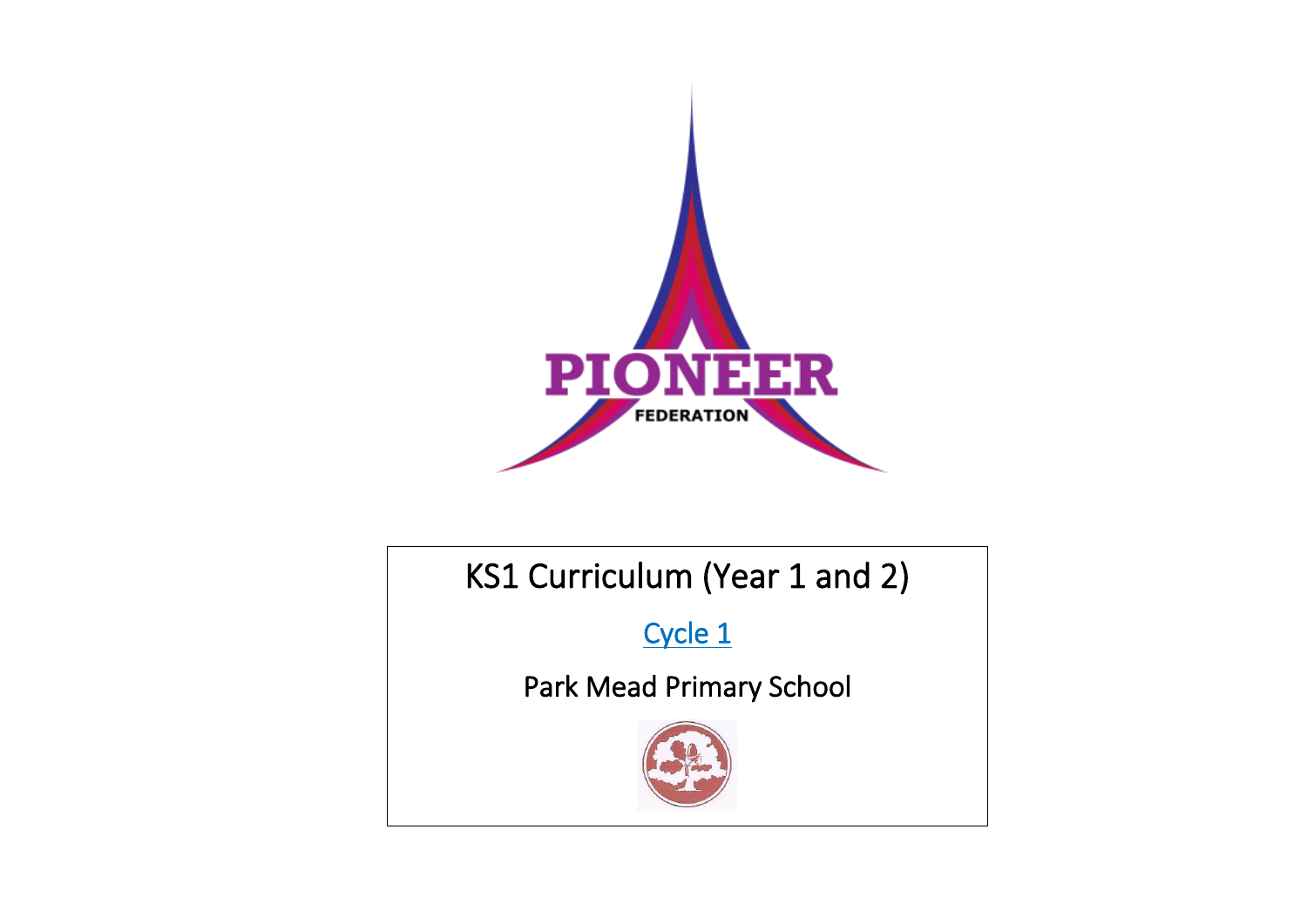| KS1 Curriculum (Year 1 and 2)                                                                                                                                                                                                                                                                                                                                                                                                                                                                                                                                                                            |                                                                                                                                                                                                                                                                                                                                                                                                                                                                                                                                                                                                                                                                                                |                                                                                                                                                                                                                                                                                                                                                                                                                                                                                                                                      |                                                                                                                                                                                                                                                                                                                                                                                                                                                                                                                                                                                                                                          |                                                                                                                                                                                                                                                                                                                                                                                                                                                                                                                                                                                                                                     |                                                                                                                                                                                                                                                                                                                                                                                                                                                                                                                                                                                                                                                                                       |  |  |  |  |
|----------------------------------------------------------------------------------------------------------------------------------------------------------------------------------------------------------------------------------------------------------------------------------------------------------------------------------------------------------------------------------------------------------------------------------------------------------------------------------------------------------------------------------------------------------------------------------------------------------|------------------------------------------------------------------------------------------------------------------------------------------------------------------------------------------------------------------------------------------------------------------------------------------------------------------------------------------------------------------------------------------------------------------------------------------------------------------------------------------------------------------------------------------------------------------------------------------------------------------------------------------------------------------------------------------------|--------------------------------------------------------------------------------------------------------------------------------------------------------------------------------------------------------------------------------------------------------------------------------------------------------------------------------------------------------------------------------------------------------------------------------------------------------------------------------------------------------------------------------------|------------------------------------------------------------------------------------------------------------------------------------------------------------------------------------------------------------------------------------------------------------------------------------------------------------------------------------------------------------------------------------------------------------------------------------------------------------------------------------------------------------------------------------------------------------------------------------------------------------------------------------------|-------------------------------------------------------------------------------------------------------------------------------------------------------------------------------------------------------------------------------------------------------------------------------------------------------------------------------------------------------------------------------------------------------------------------------------------------------------------------------------------------------------------------------------------------------------------------------------------------------------------------------------|---------------------------------------------------------------------------------------------------------------------------------------------------------------------------------------------------------------------------------------------------------------------------------------------------------------------------------------------------------------------------------------------------------------------------------------------------------------------------------------------------------------------------------------------------------------------------------------------------------------------------------------------------------------------------------------|--|--|--|--|
| Cycle 1                                                                                                                                                                                                                                                                                                                                                                                                                                                                                                                                                                                                  |                                                                                                                                                                                                                                                                                                                                                                                                                                                                                                                                                                                                                                                                                                |                                                                                                                                                                                                                                                                                                                                                                                                                                                                                                                                      |                                                                                                                                                                                                                                                                                                                                                                                                                                                                                                                                                                                                                                          |                                                                                                                                                                                                                                                                                                                                                                                                                                                                                                                                                                                                                                     |                                                                                                                                                                                                                                                                                                                                                                                                                                                                                                                                                                                                                                                                                       |  |  |  |  |
| Term 1                                                                                                                                                                                                                                                                                                                                                                                                                                                                                                                                                                                                   | Term 2                                                                                                                                                                                                                                                                                                                                                                                                                                                                                                                                                                                                                                                                                         | Term <sub>3</sub>                                                                                                                                                                                                                                                                                                                                                                                                                                                                                                                    | Term 4                                                                                                                                                                                                                                                                                                                                                                                                                                                                                                                                                                                                                                   | Term <sub>5</sub>                                                                                                                                                                                                                                                                                                                                                                                                                                                                                                                                                                                                                   | Term 6                                                                                                                                                                                                                                                                                                                                                                                                                                                                                                                                                                                                                                                                                |  |  |  |  |
| <b>Toys</b><br>Event: Lego Day, Toy<br>Museum, Brighton trip<br>Key Texts: Mister Magnolia,<br>Brown Paper Bag Bear,<br>Traction Man, Dogger, Old<br>Brown Bear, Non-Fiction<br><b>Texts on Toy History</b><br><b>History: The Stone Ages</b><br>Science: Seasonal changes<br>(comparison throughout the<br>year) Everyday Materials<br><b>Computing: 1.4 Lego Builders</b><br>2.7 Making Music<br>Art/DT: printing<br><b>RE: Understanding</b><br>Christianity - GOD<br><b>Music: Toy Music</b><br><b>PSHE: Dreams and Goals</b><br>PE: Cross Country + Football<br><b>Skills with Active Education</b> | <b>Bright Lights, Big City</b><br>Event: Lesson with local Vicar<br>Claude in the City<br>Key Texts: Paddington,<br>Where the Poppies Grow,<br>Journey, The Lion in Paris, All<br>Aboard the London Bus<br>(Poetry)<br><b>History: Guy Fawkes</b><br><b>Geography: Maps of the</b><br>world<br><b>Science:</b> Seasonal changes<br>(comparison throughout the<br>year) Animals including<br>humans (human body focus)<br><b>Computing: 2.2 Online Safety</b><br>1.3 Pictograms<br>Art/DT: Building structures<br>RE: How is Jesus' Birthday<br>Celebrated? Why are carols<br>sung at Christmas?<br>Music: Fireworks/ Nativity<br>songs<br>PSHE: Celebrating Difference<br>PE: Active Education | The Great Fire of London<br>Event: Fire Brigade visit<br>Claude in the City<br>Key Texts: Katie in<br>London, Vlad, Non-<br>Fiction: Information texts<br>History: Fire of London<br>Geography: Maps of the<br><b>UK</b><br>Science: Seasonal<br>Changes<br>(Light and Dark)<br>Computing: 1.7 Coding<br>Art/DT: Painting<br><b>RE: RE: OTHER FAITHS:</b><br>Why do Jewish children<br>celebrate Shabbat?<br>Music: Composing own<br>music<br>PSHE: Being me in the<br>world<br>PE: Gymnastics and<br>Dance with Active<br>Education | <b>Meerkat Mail</b><br>Event: Drusillas Trip<br>Key Texts: MeerKat Mail,<br>Non-Fiction information<br>text, digital texts (San<br>Diego Zoo, Kids)<br><b>Geography: 7 continents</b><br>and 5 oceans<br>Science: Seasonal changes<br>(comparison throughout<br>the year) Animals including<br>humans (animal focus,<br>comparison to humans)<br>Computing: 1.8<br>Spreadsheets<br>Art/DT: Collage<br><b>RE:</b> Why are hot cross buns<br>and Easter Eggs eaten at<br>Easter? Why are Christians<br>happy and sad at Easter?<br>Music: Music from around<br>the world<br>PSHE: Healthy Me<br><b>PE:</b> Tennis with Active<br>Education | <b>Glorious Growing</b><br>Event: Parkwood<br>Farm/Tesco visit<br>Key Texts: Titch, The<br>Enormous Potato, , The<br>Boy who Grew Dragons,<br>There's a Tiger in the<br>Garden.<br>History: Where people<br>came from, past lives.<br>How have things<br>changed?<br>Geography: Local<br>geographical changes<br>over time; using keys to<br>identify places<br>Science: Seasonal<br>changes (comparison<br>throughout the year)<br>Plants<br>Computing: 1.6 Animated<br><b>Stories</b><br>Art/DT: Cooking<br><b>RE: Other Faiths:</b><br>Sikhism<br>Music: Garden music<br>PSHE: Relationships<br><b>PE:</b> Athletics with Active | <b>Famous men and women</b><br>from the past and present<br>Event: Michelham Priory<br>visit<br>Key Texts: Women that<br>Changed the World, (Non-<br>Fiction) Factfiles, Bold<br>women in Baclk history,<br>The Slightly Annoying<br>Elephant<br><b>History: Famous people</b><br>from the past and present<br>Science: Seasonal changes<br>(comparison throughout<br>the year) Scientific Enquiry<br>- Plant focus<br><b>Computing: 2.6 Creating</b><br><b>Pictures</b><br>Art/DT: Line drawing<br><b>RE:</b> What is important for<br>Muslim children?<br>Music: Music linked to<br>famous faces (Space)<br>PSHE: Changing Me<br>PE: Striking and Fielding<br>with Active Education |  |  |  |  |
|                                                                                                                                                                                                                                                                                                                                                                                                                                                                                                                                                                                                          |                                                                                                                                                                                                                                                                                                                                                                                                                                                                                                                                                                                                                                                                                                |                                                                                                                                                                                                                                                                                                                                                                                                                                                                                                                                      |                                                                                                                                                                                                                                                                                                                                                                                                                                                                                                                                                                                                                                          |                                                                                                                                                                                                                                                                                                                                                                                                                                                                                                                                                                                                                                     | Education                                                                                                                                                                                                                                                                                                                                                                                                                                                                                                                                                                                                                                                                             |  |  |  |  |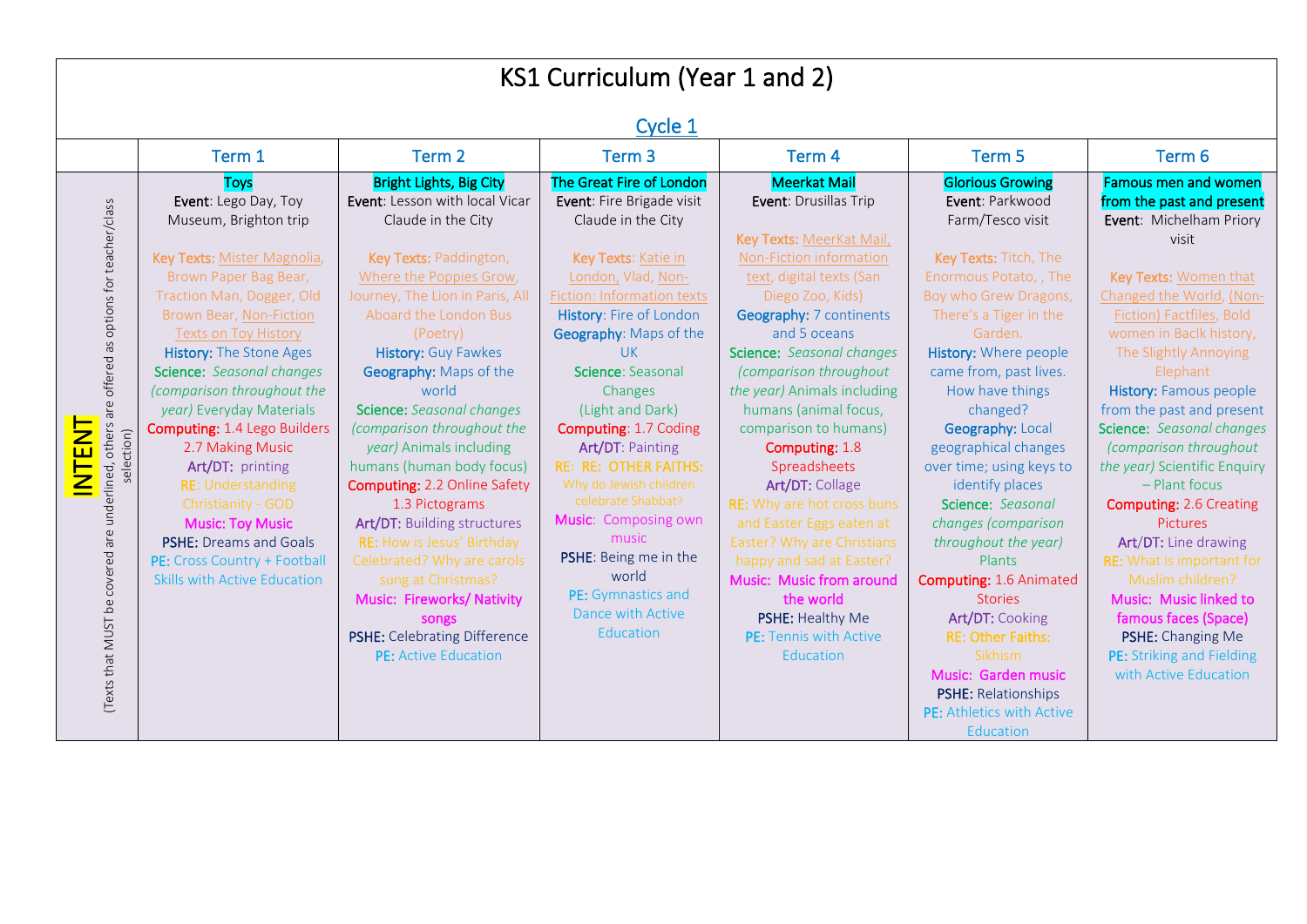| Skills<br>Science<br><b>MPLEMENTATION:</b> | <b>Seasonal Changes</b><br>Observe changes across the four<br>seasons<br>Observe and describe weather<br>associated with the seasons and<br>how day length varies.<br>Make tables and charts about the<br>weather.<br>To know how the seasons differ. | <b>Seasonal Changes</b><br>Observe changes across the four<br>$\bullet$<br>seasons<br>Animals, including humans<br>Identify, name, draw and label<br>$\bullet$<br>the basic parts of the human<br>body to say which part of the<br>body is associated with which<br>sense<br>Learn the names of body parts.<br>$\bullet$<br>Notice that animals including<br>humans have offspring (Y2)<br>Find out about the basic needs of<br>animals, including humans, for<br>survival<br>To know how the seasons differ. | <b>Seasonal Changes</b><br>Observe changes across the<br>four seasons<br><b>Everyday Materials</b><br>Distinguish between an object<br>$\bullet$<br>and the material from which it<br>is made<br>Identify and name a variety of<br>$\bullet$<br>everyday materials<br>Describe the simple physical<br>properties of everyday<br>materials<br>Compare and group together a<br>$\bullet$<br>variety of everyday materials.<br>To know how the seasons differ. | <b>Seasonal Changes</b><br>Observe changes across the<br>four seasons<br>Animals, including humans<br>Identify and name a variety<br>of common animals,<br>including fish, amphibians,<br>reptiles, birds and mammals<br>Identify and name a variety<br>of common animals that are<br>carnivores, herbivores and<br>omnivores<br>Describe and compare the<br>structure of a variety of<br>common animals (fish,<br>amphibians, reptiles, birds<br>and mammals, including<br>pets)<br>Find out about the basic<br>needs of animals, including<br>humans, for survival<br>Notice that animals including<br>humans have offspring (Y2<br>To know how the seasons differ. | <b>Seasonal Changes</b><br>Observe changes across the<br>$\bullet$<br>four seasons<br><b>Plants</b><br>Observe and describe how<br>$\bullet$<br>seeds and bulbs grow into<br>mature plants<br>identify and name a variety<br>$\bullet$<br>of common wild and garden<br>plants, including deciduous<br>and evergreen trees<br>Identify and describe the<br>basic structure of a variety of<br>common flowering plants,<br>including trees.<br>Find out and describe how<br>$\bullet$<br>plants need water, light and<br>a suitable temperature to<br>grow and stay healthy<br>Observe changes over time<br>$\bullet$<br>and begin to notice patterns<br>To know how the seasons differ. | <b>Seasonal Changes</b><br>Observe changes across<br>$\bullet$<br>the four seasons<br><b>Scientific Enquiry</b><br>Asking simple questions<br>$\bullet$<br>and recognising that they<br>can be answered in<br>different ways<br>Observing closely, using<br>$\bullet$<br>simple equipment<br>Performing simple tests<br>Identifying and classifying<br>$\bullet$<br>Using observations and<br>$\bullet$<br>ideas to suggest answers<br>to questions<br>Gathering and recording<br>$\bullet$<br>data to help in answering<br>questions<br>To know how the seasons differ. |
|--------------------------------------------|-------------------------------------------------------------------------------------------------------------------------------------------------------------------------------------------------------------------------------------------------------|---------------------------------------------------------------------------------------------------------------------------------------------------------------------------------------------------------------------------------------------------------------------------------------------------------------------------------------------------------------------------------------------------------------------------------------------------------------------------------------------------------------|-------------------------------------------------------------------------------------------------------------------------------------------------------------------------------------------------------------------------------------------------------------------------------------------------------------------------------------------------------------------------------------------------------------------------------------------------------------|-----------------------------------------------------------------------------------------------------------------------------------------------------------------------------------------------------------------------------------------------------------------------------------------------------------------------------------------------------------------------------------------------------------------------------------------------------------------------------------------------------------------------------------------------------------------------------------------------------------------------------------------------------------------------|----------------------------------------------------------------------------------------------------------------------------------------------------------------------------------------------------------------------------------------------------------------------------------------------------------------------------------------------------------------------------------------------------------------------------------------------------------------------------------------------------------------------------------------------------------------------------------------------------------------------------------------------------------------------------------------|--------------------------------------------------------------------------------------------------------------------------------------------------------------------------------------------------------------------------------------------------------------------------------------------------------------------------------------------------------------------------------------------------------------------------------------------------------------------------------------------------------------------------------------------------------------------------|
| IMPACT – KNOWLEDGE<br>GAINED               | To know how to describe and compare<br>different weathers.<br>To know that the number of sunlight<br>hours (i.e. daytime) changes during the<br>vear.<br>To know that weather can be recorded<br>in a chart.                                          | To know the names of different parts<br>of the body and their functions.<br>To know what the word 'offspring'<br>means.<br>To know what animals and humans<br>need to survive.                                                                                                                                                                                                                                                                                                                                | To know the difference between<br>what an object is made from and<br>what it is made for.<br>To know that objects are made from<br>different materials.<br>To know correct language and<br>vocabulary to describe properties of<br>materials.<br>To know that materials can be<br>compared and grouped.                                                                                                                                                     | To name a range of common<br>animals.<br>To know that animals are<br>carnivores, herbivores or<br>omnivores.<br>To know what animals need to<br>survive.                                                                                                                                                                                                                                                                                                                                                                                                                                                                                                              | To know that plants need water,<br>sunlight and nutrients to grow.<br>To know that plants change and<br>grow over time.                                                                                                                                                                                                                                                                                                                                                                                                                                                                                                                                                                | To know the correct language to<br>answer simple questions.<br>To know that simple equipment<br>can be used to collect<br>information.<br>To know what a fair test is.                                                                                                                                                                                                                                                                                                                                                                                                   |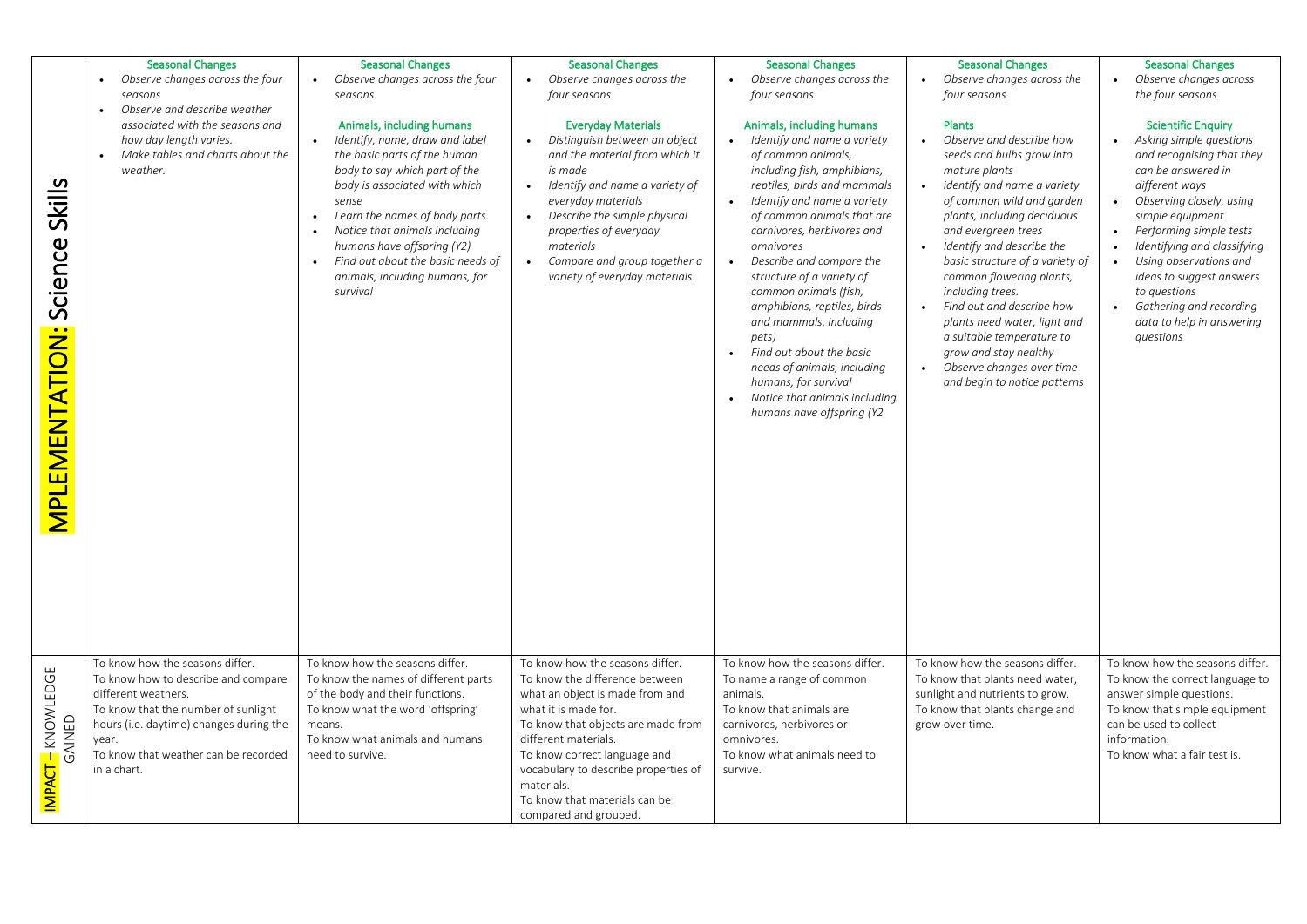|                                                                 | Y1                                                                                                                                                                                                                                                                                                                                                                                                                                                                                                                                                                                                                                                                                                                              | Y1                                                                                                                                                                                                                                                                                                                                                                                                                                                                                                                     | Y1                                                                                                                                                                                                                                                                                                                                                                                                                                                                                                                                                                                                                                                                                                                                                                                                          | Y1                                                                                                                                                                                                                                                                                                                                                                                                                                                                                                                                                                                                                                                                                                                                                                                                                    | Y1                                                                                                                                                                                                                                                                                                                                                                                                                                                                                                                                                                                                                                                                     | <b>Y1</b>                                                                                                                                                                                                                                                                                                                                                                                                                                                                                                                                                                                   |
|-----------------------------------------------------------------|---------------------------------------------------------------------------------------------------------------------------------------------------------------------------------------------------------------------------------------------------------------------------------------------------------------------------------------------------------------------------------------------------------------------------------------------------------------------------------------------------------------------------------------------------------------------------------------------------------------------------------------------------------------------------------------------------------------------------------|------------------------------------------------------------------------------------------------------------------------------------------------------------------------------------------------------------------------------------------------------------------------------------------------------------------------------------------------------------------------------------------------------------------------------------------------------------------------------------------------------------------------|-------------------------------------------------------------------------------------------------------------------------------------------------------------------------------------------------------------------------------------------------------------------------------------------------------------------------------------------------------------------------------------------------------------------------------------------------------------------------------------------------------------------------------------------------------------------------------------------------------------------------------------------------------------------------------------------------------------------------------------------------------------------------------------------------------------|-----------------------------------------------------------------------------------------------------------------------------------------------------------------------------------------------------------------------------------------------------------------------------------------------------------------------------------------------------------------------------------------------------------------------------------------------------------------------------------------------------------------------------------------------------------------------------------------------------------------------------------------------------------------------------------------------------------------------------------------------------------------------------------------------------------------------|------------------------------------------------------------------------------------------------------------------------------------------------------------------------------------------------------------------------------------------------------------------------------------------------------------------------------------------------------------------------------------------------------------------------------------------------------------------------------------------------------------------------------------------------------------------------------------------------------------------------------------------------------------------------|---------------------------------------------------------------------------------------------------------------------------------------------------------------------------------------------------------------------------------------------------------------------------------------------------------------------------------------------------------------------------------------------------------------------------------------------------------------------------------------------------------------------------------------------------------------------------------------------|
| Skills<br>Computing<br>PLEMENTATION:<br>$\overline{\mathsf{S}}$ | • Understand where to go for help<br>and support when he/she has<br>concerns about content or contact<br>on the internet or other online<br>technologies<br>Predict the behaviour of simple<br>programs<br>• Understand what algorithms are<br>and how they are implemented on<br>digital devices<br>Y2<br>• Use technology safely and keep<br>personal information private<br>• Use logical reasoning to predict the<br>behaviour of simple programs<br>• Create simple programs<br>• Create and debug simple programs<br>• Debug simple programs by using<br>logical reasoning to predict the<br>actions instructed by the code<br>• Understand that programs execute<br>by following precise and<br>unambiguous instructions | • Understand where to go for help<br>and support when he/she has<br>concerns about content or contact<br>on the internet or other online<br>technologies<br>• Recognise common uses of<br>information technology in the home<br>and school environment<br><b>Y2</b><br>• Use technology safely and keep<br>personal information private<br>• Use technology purposefully to<br>create, organise, store, manipulate<br>and retrieve digital content<br>Recognise common uses of information<br>technology beyond school | • Understand where to go for help<br>and support when he/she has<br>concerns about content or contact<br>on the internet or other online<br>technologies.<br>• Use technology purposefully to<br>create digital content<br>• Understand what algorithms are<br>and how they are implemented on<br>digital devices<br>• Recognise common uses of<br>information technology in the<br>home and school environment<br>Y <sub>2</sub><br>• Use technology safely and keep<br>personal information private<br>• Use technology purposefully to<br>create digital content comparing<br>the benefits of different programs<br>• Use logical reasoning to predict<br>the behaviour of simple programs<br>• Use technology purposefully to<br>create, organise, store,<br>manipulate and retrieve digital<br>content | • Understand where to go for<br>help and support when he/she<br>has concerns about content or<br>contact on the internet or other<br>online technologies<br>• Use technology purposefully to<br>create digital content<br>• Recognise common uses of<br>information technology in the<br>home and school environment<br>• Understand what algorithms are<br>and how they are implemented<br>on digital devices<br>Y2<br>• Use technology safely and keep<br>personal information private<br>• Use technology purposefully to<br>create digital content<br>comparing the benefits of<br>different programs<br>• Understand that programs<br>execute by following precise and<br>unambiquous instructions<br>• Use technology purposefully to<br>create, organise, store,<br>manipulate and retrieve digital<br>content | • Understand where to go for<br>help and support when he/she<br>has concerns about content or<br>contact on the internet or other<br>online technologies<br>• Predict the behaviour of simple<br>programs<br>• Understand what algorithms<br>are and how they are<br>implemented on digital devices<br>Y <sub>2</sub><br>• Use technology safely and keep<br>personal information private<br>• Create simple programs<br>• Create and debug simple<br>programs<br>• Debug simple programs by using<br>logical reasoning to predict the<br>actions instructed by the code<br>• Understand that programs<br>execute by following precise and<br>unambiguous instructions | • Understand where to go for<br>help and support when he/she<br>has concerns about content or<br>contact on the internet or<br>other online technologies<br>• Recognise common uses of<br>information technology in<br>the home and school<br>environment<br>• Use technology purposefully<br>to create digital content<br>Y2<br>• Use technology safely and<br>keep personal information<br>private<br>• Recognise common uses of<br>information technology beyond<br>school<br>· Use technology purposefully to<br>create, organise, store,<br>manipulate and retrieve digital<br>content |
| <mark>IMPACT –</mark><br>KNOWLEDGE GAINED                       | To know to talk to an adult if there are<br>concerns about the internet.<br>To know what comes next in a<br>programme.<br>To know which sequences to follow to<br>create a simple programme.<br>To know which skills I have learned will<br>help me to debug a programme.                                                                                                                                                                                                                                                                                                                                                                                                                                                       | To know to talk to an adult if there are<br>concerns about the internet.<br>To know how and why technology is<br>used.<br>To know that technology can help me<br>or organise and present information.                                                                                                                                                                                                                                                                                                                  | To know to talk to an adult if there<br>are concerns about the internet.<br>To know that technology can be<br>used for a range of purposes.<br>To know which computer<br>programmes can be used to<br>complete which tasks.<br>To know that I can predict the<br>behaviour of simple programmes.                                                                                                                                                                                                                                                                                                                                                                                                                                                                                                            | To know to talk to an adult if there<br>are concerns about the internet.<br>To know what a spread sheet looks<br>like and what it is used for.<br>To know that I can use a spread<br>sheet to input data and<br>information.<br>To know what an algorithm is.                                                                                                                                                                                                                                                                                                                                                                                                                                                                                                                                                         | To know to talk to an adult if there<br>are concerns about the internet.<br>To know that different software is<br>used for different purposes.<br>To know that algorithms can be<br>used on digital devices for<br>different purposes.<br>To know that programs work when<br>I give it exact instructions.                                                                                                                                                                                                                                                                                                                                                             | To know to talk to an adult if<br>there are concerns about the<br>internet.<br>To know that pictures can be<br>created using computers<br>To know which programmes are<br>best suited to creating pictures.<br>To know that technology is used<br>to create pictures every day for<br>a range of purposes.                                                                                                                                                                                                                                                                                  |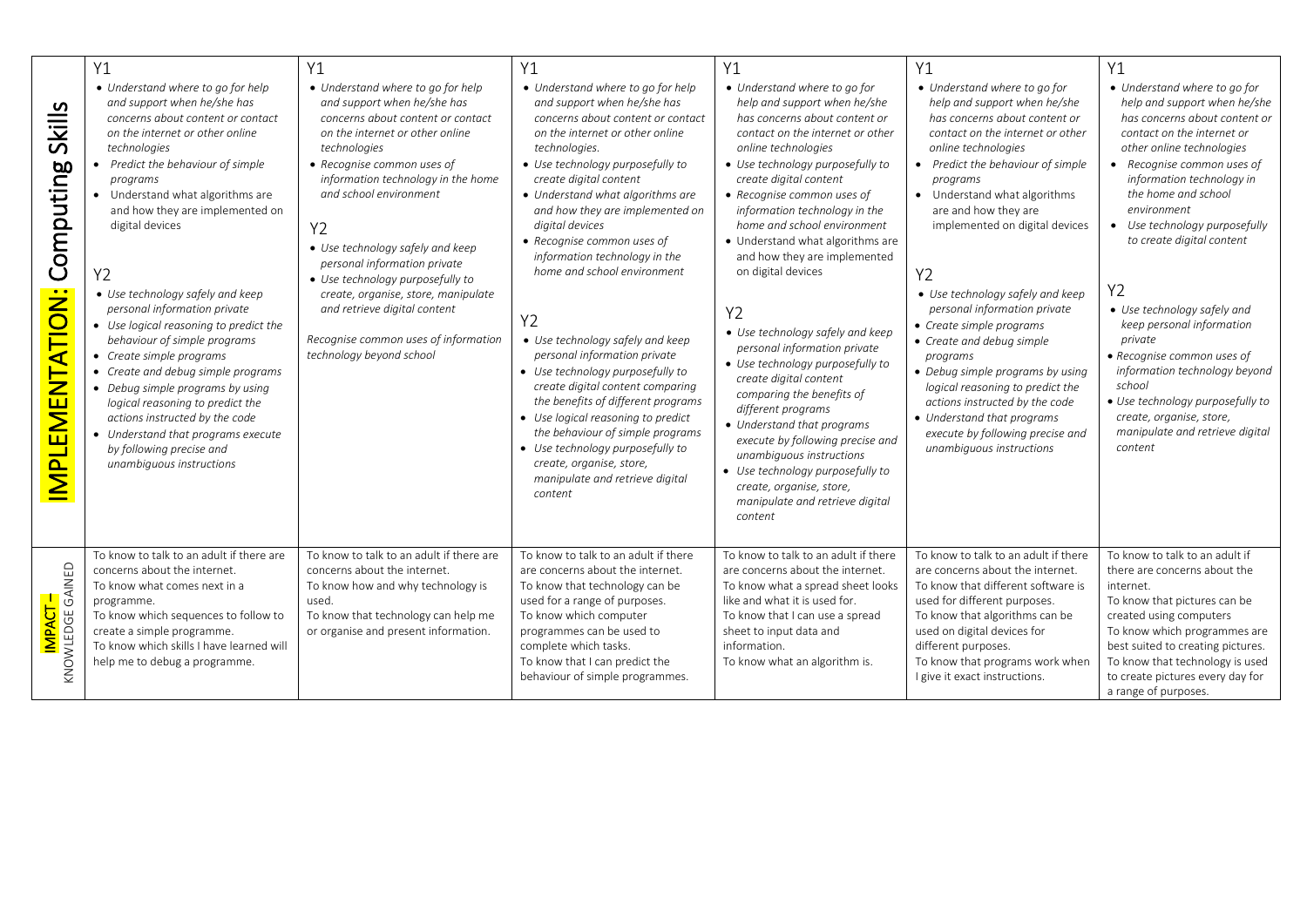| Skills<br>History<br>IMPLEMENTATION:       | Y1<br>• Place known events and objects in<br>chronological order<br>• Use common words and phrases<br>relating to the passing of time<br>· Talk, draw or write about aspects of<br>the past<br>• Find answers to some simple<br>questions about the past from simple<br>sources of information<br>• Understand key features of events<br>• Ask and answer relevant basic<br>questions about the past<br>Y <sub>2</sub><br>• Describe where the people and<br>events studied fit within a<br>chronological framework and<br>identify similarities and differences<br>between ways of life in different<br>periods<br>• Show an awareness of the past, using<br>common words and phrases relating<br>to the passing of time<br>• Show understanding of some of the<br>ways in which we find out about the<br>past and identify different ways in<br>which it is represented<br>• Record what he/she has learned by<br>drawing and writing | Y1<br>• Sequence events and recount<br>changes within living memory<br>• Identify some similarities and<br>differences between ways of life in<br>different periods<br>Y2<br>• Describe changes within living<br>memory and aspects of change in<br>national life<br>• Discuss the lives of significant<br>individuals in the past who have<br>contributed to national and<br>international achievements and use<br>some to compare aspects of life in<br>different periods | Y1<br>· Place known events and objects in<br>chronological order<br>• Use common words and phrases<br>relating to the passing of time<br>• Relate his/her own account of an<br>event and understand that others<br>may give a different version<br>• Talk, draw or write about aspects of<br>the past<br>• Find answers to some simple<br>questions about the past from<br>simple sources of information<br>• Understand key features of events<br>• Describe some simple similarities<br>and differences between artefacts<br>• Sort artefacts from 'then' and<br>'now'<br>• Ask and answer relevant basic<br>questions about the past<br>Y2<br>• Show an awareness of the past,<br>using common words and phrases<br>relating to the passing of time<br>· Describe events beyond living<br>memory that are significant<br>nationally or globally<br>• Ask and answer questions, choosing<br>and using parts of stories and other<br>sources to show that he/she knows<br>and understands key features of<br>events<br>• Show understanding of some of the<br>ways in which we find out about the<br>past and identify different ways in<br>which it is represented<br>· Use a wide vocabulary of everyday<br>historical terms<br>• Speak about how he/she has found<br>out about the past<br>• Record what he/she has learned by<br>drawing and writing |  | Y1<br>· Use common words and<br>phrases relating to the passing<br>of time<br>• Use common words and<br>phrases relating to the passing<br>of time<br>• Describe some simple<br>similarities and differences<br>between artefacts<br>• Sort artefacts from 'then' and<br>'now'<br>· Talk, draw or write about<br>aspects of the past<br>• Ask and answer relevant basic<br>questions about the past<br><b>Y2</b><br>Discuss the lives of<br>significant individuals in the past<br>who have contributed to<br>national and international<br>achievements and use some to<br>compare aspects of life in<br>different periods<br>• Show an awareness of the past,<br>using common words and<br>phrases relating to the passing<br>of time<br>· Describe events beyond living<br>memory that are significant<br>nationally or globally<br>· Use a wide vocabulary of<br>everyday historical terms<br>• Record what he/she has<br>learned by drawing and writing |
|--------------------------------------------|-----------------------------------------------------------------------------------------------------------------------------------------------------------------------------------------------------------------------------------------------------------------------------------------------------------------------------------------------------------------------------------------------------------------------------------------------------------------------------------------------------------------------------------------------------------------------------------------------------------------------------------------------------------------------------------------------------------------------------------------------------------------------------------------------------------------------------------------------------------------------------------------------------------------------------------------|-----------------------------------------------------------------------------------------------------------------------------------------------------------------------------------------------------------------------------------------------------------------------------------------------------------------------------------------------------------------------------------------------------------------------------------------------------------------------------|-----------------------------------------------------------------------------------------------------------------------------------------------------------------------------------------------------------------------------------------------------------------------------------------------------------------------------------------------------------------------------------------------------------------------------------------------------------------------------------------------------------------------------------------------------------------------------------------------------------------------------------------------------------------------------------------------------------------------------------------------------------------------------------------------------------------------------------------------------------------------------------------------------------------------------------------------------------------------------------------------------------------------------------------------------------------------------------------------------------------------------------------------------------------------------------------------------------------------------------------------------------------------------------------------------------------------------------------------------------|--|--------------------------------------------------------------------------------------------------------------------------------------------------------------------------------------------------------------------------------------------------------------------------------------------------------------------------------------------------------------------------------------------------------------------------------------------------------------------------------------------------------------------------------------------------------------------------------------------------------------------------------------------------------------------------------------------------------------------------------------------------------------------------------------------------------------------------------------------------------------------------------------------------------------------------------------------------------------|
| I <mark>mpact –</mark><br>Knowledge Gained | To know that toys have changed over time.<br>To use non-fiction texts to find out about<br>toys in the past and how they have changed<br>over time.<br>To know how the development of materials<br>and engineering in history has affected the<br>development of new toys.<br>To make comparisons between how people<br>lived and entertained themselves in different<br>time periods.                                                                                                                                                                                                                                                                                                                                                                                                                                                                                                                                                  | To know how periods of time are<br>similar or different.<br>To know how significant individuals<br>have impacted modern life.                                                                                                                                                                                                                                                                                                                                               | To know and order events<br>surrounding the Fire of London.<br>To know vocabulary to describe the<br>passing of time.<br>To know how the Fire of London has<br>impacted on modern life.<br>To know which sources are reliable.                                                                                                                                                                                                                                                                                                                                                                                                                                                                                                                                                                                                                                                                                                                                                                                                                                                                                                                                                                                                                                                                                                                            |  | To know and use historical<br>vocabulary.<br>To know how significant<br>individuals have impacted<br>throughout time.                                                                                                                                                                                                                                                                                                                                                                                                                                                                                                                                                                                                                                                                                                                                                                                                                                        |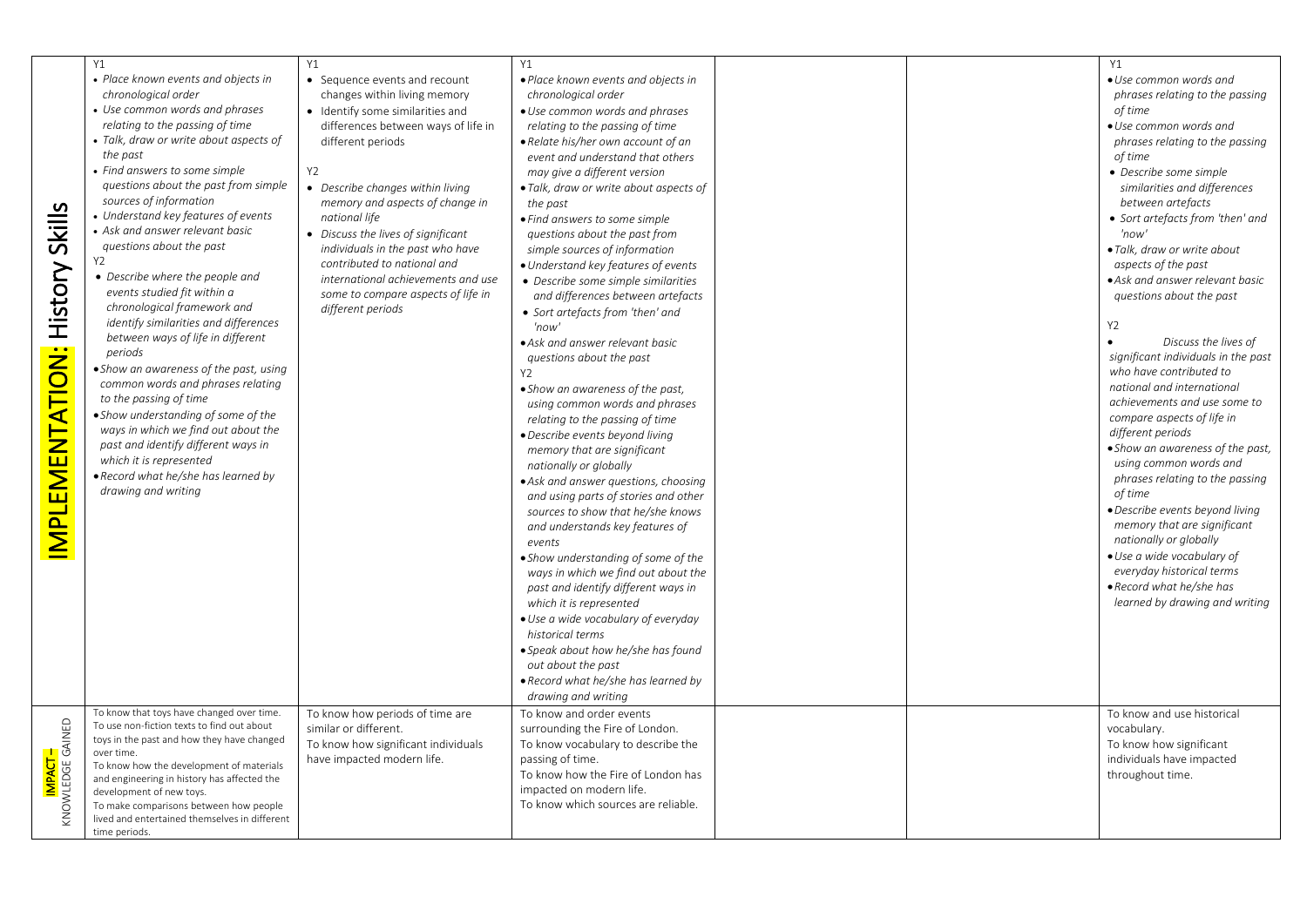| Skills<br>Geography<br>IMPLEMENTATION: | <b>Y1</b><br>• Use locational and directional language (e.g. near and far; left and right) to<br>describe the location of features and routes<br>• Make simple maps and plans e.g. pictorial place in a story<br>Y2<br>• Use world maps, atlases and globes to identify the United Kingdom and its<br>countries, as well as the countries, continents and oceans studied at this key<br>stage<br>• Use simple compass directions (North, South, East and West) and locational<br>and directional language e.g. near and far; left and right, to describe the<br>location of features and routes on a map<br>• Use aerial photographs and plan perspectives to recognise landmarks and basic<br>human and physical features; devise a simple map; and use and construct basic<br>symbols in a key<br>• Use basic geographical vocabulary to refer to key physical features, including:<br>beach, cliff, coast, forest, hill, mountain, sea, ocean, river, soil, valley,<br>vegetation, season and weather<br>• Use basic geographical vocabulary to refer to key human features, including:<br>city, town, village, factory, farm, house, office, port, harbour and shop<br>To know the difference between human and physical geography. | Y1<br>• Name, describe and compare<br>familiar places<br>• Ask simple geographical<br>questions e.g. What is it like to<br>live in this place?<br><b>Y2</b><br>• Name and locate the world's<br>seven continents and five<br>oceans<br>• Name, locate and identify<br>characteristics of the four<br>countries and capital cities of<br>the United Kingdom<br>• Name, locate and identify<br>characteristics of the seas<br>surrounding the United<br>Kingdom<br>To know the correct language to | Y1<br>• Name, describe and compare<br>familiar places<br>• Know about some present<br>changes that are happening in<br>the local environment e.g. at<br>school<br>Y2<br>• Use aerial photographs and<br>plan perspectives to recognise<br>landmarks and basic human<br>and physical features; devise a<br>simple map; and use and<br>construct basic symbols in a key<br>To know changes in the local area |  |
|----------------------------------------|-----------------------------------------------------------------------------------------------------------------------------------------------------------------------------------------------------------------------------------------------------------------------------------------------------------------------------------------------------------------------------------------------------------------------------------------------------------------------------------------------------------------------------------------------------------------------------------------------------------------------------------------------------------------------------------------------------------------------------------------------------------------------------------------------------------------------------------------------------------------------------------------------------------------------------------------------------------------------------------------------------------------------------------------------------------------------------------------------------------------------------------------------------------------------------------------------------------------------------------------|--------------------------------------------------------------------------------------------------------------------------------------------------------------------------------------------------------------------------------------------------------------------------------------------------------------------------------------------------------------------------------------------------------------------------------------------------------------------------------------------------|------------------------------------------------------------------------------------------------------------------------------------------------------------------------------------------------------------------------------------------------------------------------------------------------------------------------------------------------------------------------------------------------------------|--|
| <b>IMPACT –</b><br>KNOWLEDGE<br>GAINED | To know that a range of sources can be used to identify landmarks.<br>To know that England is part of the UK and Europe and know where to find it on a<br>map/in an atlas.                                                                                                                                                                                                                                                                                                                                                                                                                                                                                                                                                                                                                                                                                                                                                                                                                                                                                                                                                                                                                                                              | use to describe familiar places.<br>To know the names and locations<br>of the continents and oceans.<br>To know the countries that made<br>up the UK.                                                                                                                                                                                                                                                                                                                                            | over time.<br>To know what a key is for and<br>recognise common symbols.                                                                                                                                                                                                                                                                                                                                   |  |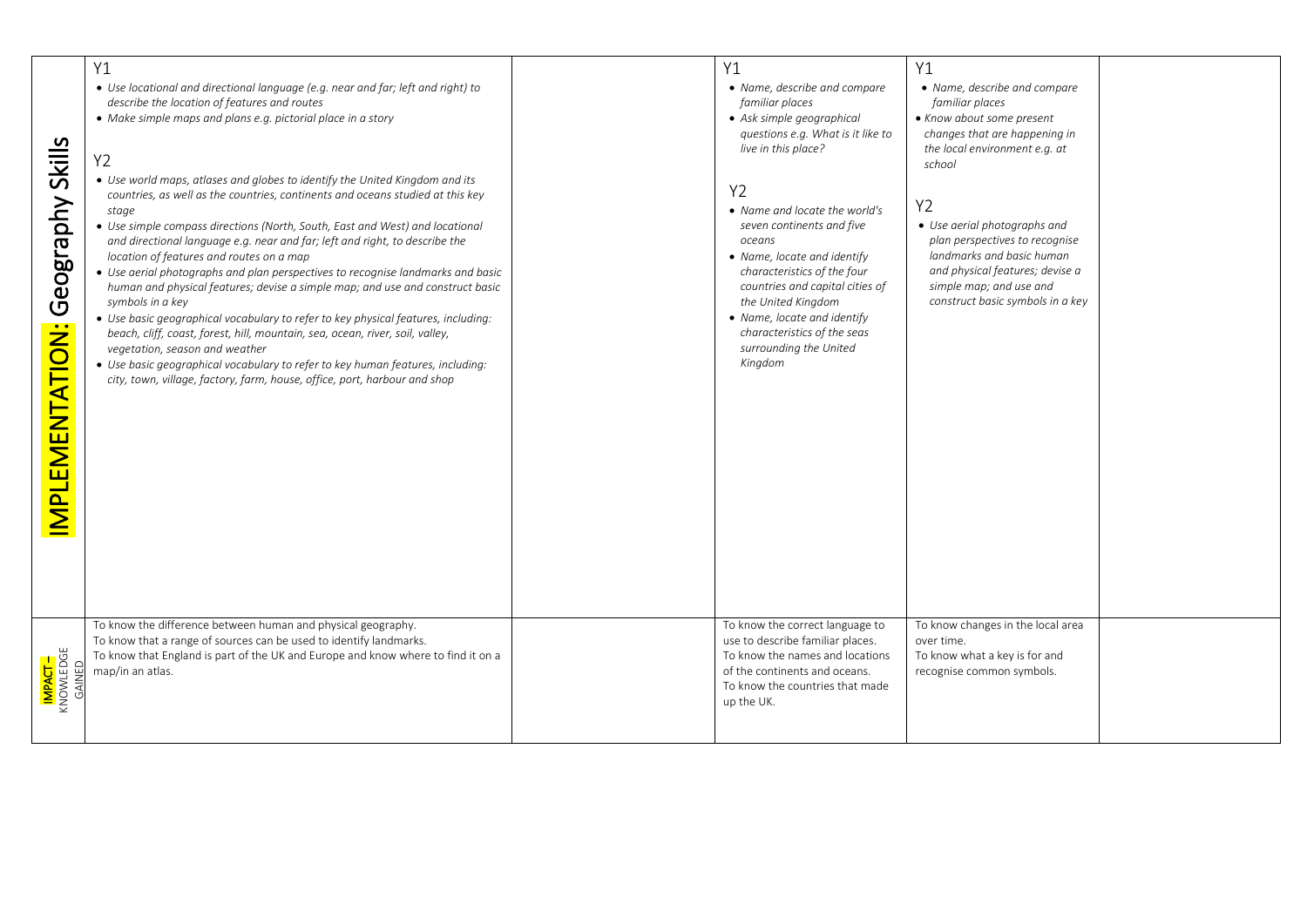| skills<br>and design<br>⋖<br>$\bullet$<br><b>MPLEMENTATION</b> | V <sub>1</sub><br>Use artwork to record ideas,<br>observations and experiences<br>Y2<br>He/she is able to make textured<br>collages from a variety of media<br>and by folding, crumpling and<br>tearing materials | Υ1<br>• Cut, glue and trim material to<br>create images from a variety of<br>media e.g. photocopies, fabric,<br>crepe paper, magazines<br>• Make structures by joining simple<br>objects together<br>Explain what he/she likes about the<br>work of others<br>Y2<br>Select particular techniques to<br>create a chosen product and<br>develop some care and control<br>over materials and their use |                                                                                                                                                     | Y1<br>Cut, glue and trim material to<br>$\bullet$<br>create images from a variety of<br>media e.g. photocopies, fabric,<br>crepe paper, magazines<br>Sort, cut and shape fabrics and<br>experiment with ways of<br>joining them<br>Make marks in print using<br>found objects and basic tools<br>and use these to create<br>repeating patterns<br>Explain what he/she likes<br>$\bullet$<br>about the work of others<br>Y2<br>Use a variety of techniques<br>including carbon printing,<br>relief, press and fabric printing<br>and rubbings | Explore mark-making using a<br>variety of tools<br>Explain what he/she likes<br>$\bullet$<br>about the work of others<br>Use a variety of tools<br>including pencils, rubbers,<br>crayons, pastels, felt tips,<br>charcoal, ballpoints, chalk<br>and other dry media to<br>represent objects in lines<br>Y2<br>Experiment with tones using<br>pencils, chalk or charcoal |
|----------------------------------------------------------------|-------------------------------------------------------------------------------------------------------------------------------------------------------------------------------------------------------------------|-----------------------------------------------------------------------------------------------------------------------------------------------------------------------------------------------------------------------------------------------------------------------------------------------------------------------------------------------------------------------------------------------------|-----------------------------------------------------------------------------------------------------------------------------------------------------|----------------------------------------------------------------------------------------------------------------------------------------------------------------------------------------------------------------------------------------------------------------------------------------------------------------------------------------------------------------------------------------------------------------------------------------------------------------------------------------------------------------------------------------------|--------------------------------------------------------------------------------------------------------------------------------------------------------------------------------------------------------------------------------------------------------------------------------------------------------------------------------------------------------------------------|
| KNOWLIEDGE<br>KNOWLIEDGE<br>GAINED                             | To know that fabrics can be cut and<br>combined with other materials.                                                                                                                                             | To know that structures can be made<br>by joining simple objects.<br>To know that artwork can be<br>appreciated in different ways.                                                                                                                                                                                                                                                                  | To know that print templates can be<br>used to create repeating patterns.<br>To know that print templates can be<br>made using different materials. |                                                                                                                                                                                                                                                                                                                                                                                                                                                                                                                                              | To know that a variety of tools<br>can be used for mark making.<br>To know the names of mark<br>making tools.                                                                                                                                                                                                                                                            |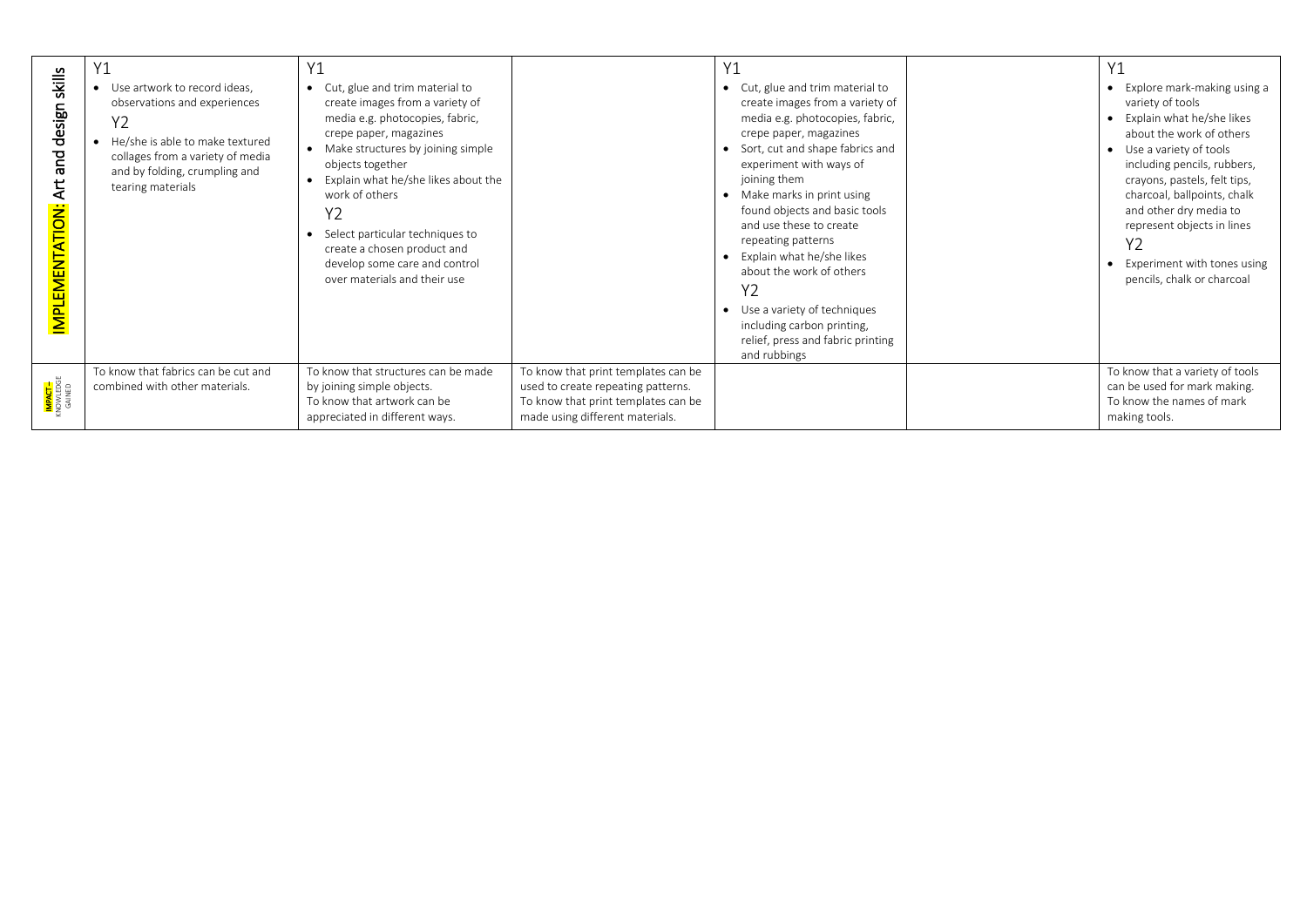| <b>Skills</b><br>Technology<br>pue<br>Design<br><b>MPLEMENTATION:</b> | Y1<br>• Know the names of tools.<br>techniques and elements that<br>he/she uses<br>• Make structures by joining<br>simple objects together<br>• Explain what he/she likes about<br>the work of others<br>• Use wheels and axles in a<br>product<br><b>Y2</b><br>Experiment with basic tools on<br>$\bullet$<br>rigid and flexible materials<br>• Design purposeful, functional,<br>appealing products for<br>himself/herself and other users<br>based on design criteria | Y1<br>• Talk about what he/she eats at<br>home and begin to discuss<br>what healthy foods are<br>Say where some food comes<br>$\bullet$<br>from and give examples of food<br>that is grown<br>• Use simple tools with help to<br>prepare food safely<br>Y2<br>• Understand the need for a<br>variety of food in a diet<br>• Understand that all food has to<br>be farmed, grown or caught<br>• Use a wider range of cookery<br>techniques to prepare food<br>safely | Y1<br>• Explain what he/she likes<br>about the work of others<br>• Make structures by joining<br>simple objects together<br>• Know the names of tools,<br>techniques and elements that<br>he/she uses<br>Build structures, exploring how<br>they can be made stronger,<br>stiffer and more stable<br>Y2<br>Experiment with basic tools on<br>$\bullet$<br>rigid and flexible materials<br>• Generate, develop, model and<br>communicate his/her ideas<br>through talking, drawing,<br>templates, mock-ups and,<br>where appropriate,<br>information and<br>communication technology<br>• Explore and use mechanisms<br>e.g. levers, sliders, wheels and<br>axles, in his/her products<br>• Safely measure, mark out, cut<br>and shape materials and<br>components using a range of<br>tools |  |
|-----------------------------------------------------------------------|--------------------------------------------------------------------------------------------------------------------------------------------------------------------------------------------------------------------------------------------------------------------------------------------------------------------------------------------------------------------------------------------------------------------------------------------------------------------------|---------------------------------------------------------------------------------------------------------------------------------------------------------------------------------------------------------------------------------------------------------------------------------------------------------------------------------------------------------------------------------------------------------------------------------------------------------------------|---------------------------------------------------------------------------------------------------------------------------------------------------------------------------------------------------------------------------------------------------------------------------------------------------------------------------------------------------------------------------------------------------------------------------------------------------------------------------------------------------------------------------------------------------------------------------------------------------------------------------------------------------------------------------------------------------------------------------------------------------------------------------------------------|--|
| <mark>IMPACT –</mark><br>KNOWLEDGE<br>GAINED                          | To know the names of different<br>tools.<br>To know that materials can be joined<br>in different ways.<br>To know that designs are needed to<br>create accurate final products.                                                                                                                                                                                                                                                                                          | To know the names of different<br>food groups (e.g. protein,<br>carbohydrates).<br>To know what constitutes a<br>balanced diet.                                                                                                                                                                                                                                                                                                                                     | To know that structures can be<br>made by joining materials.<br>To know that materials need to be<br>planned and measured to create<br>accurate structures.                                                                                                                                                                                                                                                                                                                                                                                                                                                                                                                                                                                                                                 |  |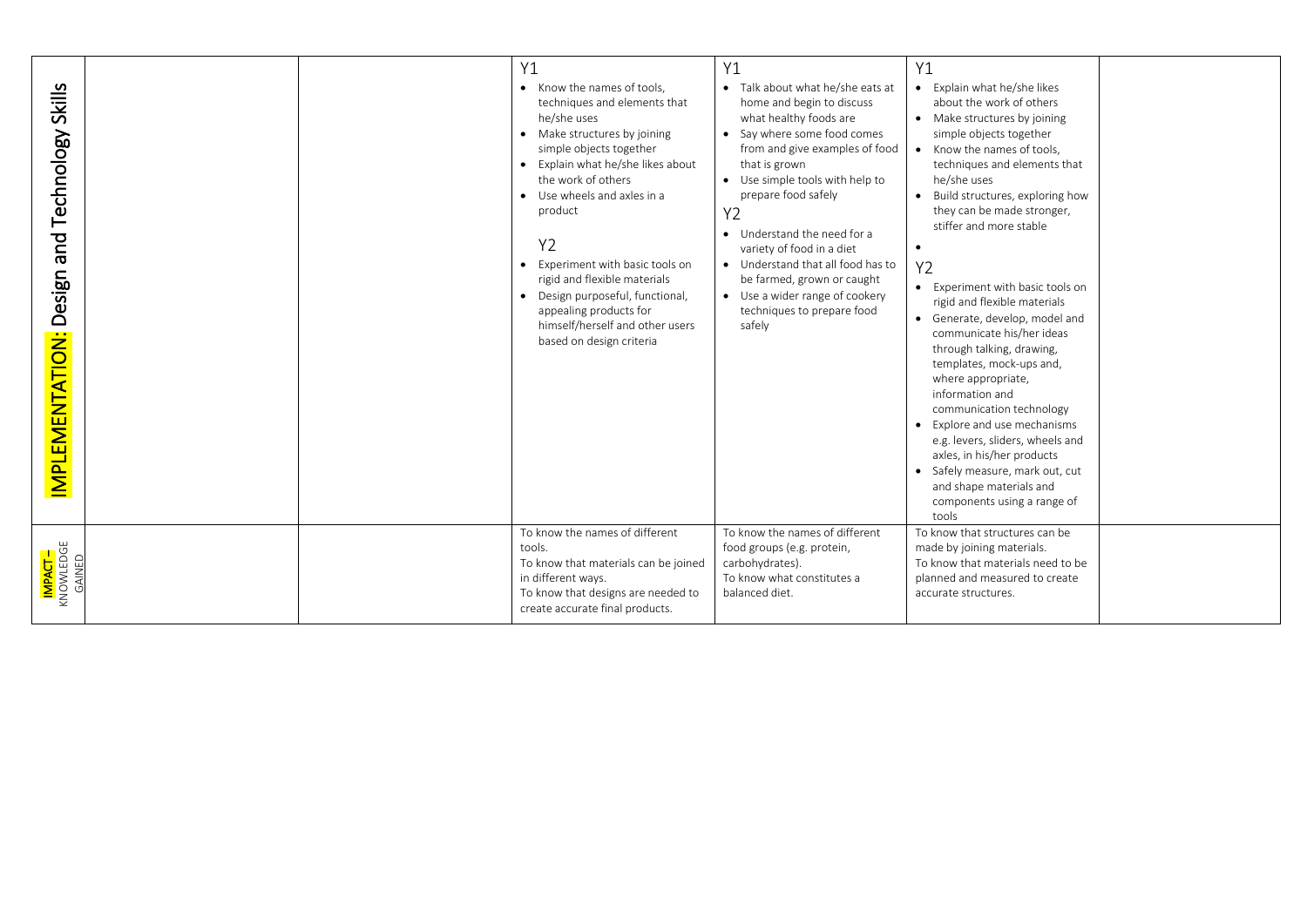| Skills<br>R<br>EMENTATION:<br><u>ا ب</u><br>$\overline{\mathsf{P}}$ | RE: Understanding Christianity - GOD<br>• Pupils can identify what a parable is<br>• Pupils can give an example of how<br>Christians put their beliefs into<br>practice in worship<br>• Pupils know that some stories show<br>the Christian beliefs | RE: How is Jesus' Birthday Celebrated?<br>Why are carols sung at Christmas?<br>Pupils can retell the story of Jesus'<br>$\bullet$<br>birth<br>Pupils know how his birthday is<br>$\bullet$<br>celebrated by Christians<br>Pupils can give a simple account<br>$\bullet$<br>of the story of Jesus' birth<br>Pupils can identify Christmas<br>$\bullet$<br>traditions which link with the<br>Christmas story<br>Pupils know that angels gave<br>messages from God<br>- to Mary<br>- to the shepherds<br>Pupils can explain why people<br>today sing carols to remember the<br>story and send cards with<br>messages of peace and joy | RE: Why do Jewish children<br>celebrate Shabbat?<br>To be able to explain similarities<br>and differences between<br>Christians and Jews.<br>To explain the significance of<br>$\bullet$<br>Shabbat.<br>To describe events surrounding<br>the festival.<br>Show tolerance and<br>understanding of world<br>religions.                                                                                                                               | RE: Why are hot cross buns and<br>Easter Eggs eaten at Easter? Why<br>are Christians happy and sad at<br>Faster?<br>Pupils can explain that<br>$\bullet$<br>Christians remember the<br>death of Jesus on Good<br>Friday and Jesus came back<br>to life on Easter Sunday.<br>Pupils can explain that<br>$\bullet$<br>Christians are sad on Good<br>Friday because Jesus died<br>and many friends ran away<br>Pupils can explain that<br>Christians are happy on<br>Easter Sunday because Jesus<br>came back to life and talked<br>to his friends | <b>RE: OTHER RELIGIONS Sikhism</b><br>Pupils can retell one of<br>$\bullet$<br>the stories Celebrated<br>during a Sikh festival.<br>Pupils can explain why<br>the Guru Granth Sahib<br>is considered to be the<br>last Guru.<br>Pupils can describe the<br>main festivals and<br>understand why they<br>are celebrated.<br>Pupils can demonstrate<br>an understanding of<br>how different Gurus<br>contributed to the Sikh<br>faith. | RE: What is important for<br>Muslim children?<br>Pupils can explain that<br>$\bullet$<br>Muslims follow a religion<br>called Islam which began<br>with Muhammad (pbuh)<br>and calls God 'Allah'.<br>$\bullet$<br>Pupils can describe how<br>Muslims pray<br>$\bullet$<br>Pupils know the Qur'an is a<br>Muslim's special book $-$<br>Muslims believe it has the<br>messages Allah gave<br>Muhammad (pbuh)<br>Pupils can explain what a<br>$\bullet$<br>Mosque is<br>Pupils can explain what<br>$\bullet$<br>Ramadan is and describe<br>what happens during this<br>time. |
|---------------------------------------------------------------------|-----------------------------------------------------------------------------------------------------------------------------------------------------------------------------------------------------------------------------------------------------|------------------------------------------------------------------------------------------------------------------------------------------------------------------------------------------------------------------------------------------------------------------------------------------------------------------------------------------------------------------------------------------------------------------------------------------------------------------------------------------------------------------------------------------------------------------------------------------------------------------------------------|-----------------------------------------------------------------------------------------------------------------------------------------------------------------------------------------------------------------------------------------------------------------------------------------------------------------------------------------------------------------------------------------------------------------------------------------------------|-------------------------------------------------------------------------------------------------------------------------------------------------------------------------------------------------------------------------------------------------------------------------------------------------------------------------------------------------------------------------------------------------------------------------------------------------------------------------------------------------------------------------------------------------|--------------------------------------------------------------------------------------------------------------------------------------------------------------------------------------------------------------------------------------------------------------------------------------------------------------------------------------------------------------------------------------------------------------------------------------|--------------------------------------------------------------------------------------------------------------------------------------------------------------------------------------------------------------------------------------------------------------------------------------------------------------------------------------------------------------------------------------------------------------------------------------------------------------------------------------------------------------------------------------------------------------------------|
| MPACT - KNOWLEDGE GAINED                                            | To know what a parable is.<br>To know different ways that Christians<br>worship.<br>To know some Bible stories.                                                                                                                                     | To know the role of the different<br>people in the story of Jesus' birth.<br>To know different ways that Christmas<br>is celebrated.<br>To know why carols are sung, cards<br>and presents are given and candles are<br>lit at Christmas                                                                                                                                                                                                                                                                                                                                                                                           | To know that Shabbat is a time of<br>rest. It recalls God resting on the<br>seventh day after creation<br>To know that Shabbat and the Friday<br>Night Meal are an important part of<br>Jewish family life<br>To know that Shabbat lasts from<br>sunset on Friday to sunset on<br>Saturday and has symbols that mark<br>its beginning and its end<br>To know that Shabbat is an<br>opportunity for teaching Jewish<br>children about their religion | To know what happened on each<br>of the four key days of the Easter<br>story.<br>To know why Christians are sad on<br>Good Friday and happy on Easter<br>Sunday.                                                                                                                                                                                                                                                                                                                                                                                | To know the name the founder of<br>Sikhism and identify where Sikhs<br>worship.<br>To know the Sikh symbols and<br>explain what they represent.<br>To know where Sikhism was<br>founded and explain the main<br>beliefs that Sikhs share.                                                                                                                                                                                            | To know that Muslims follow he<br>religion of Islam.<br>To know that Ramadan is a time<br>of fasting for Muslims<br>To know that the Mosque is a<br>place of worship for Muslims.                                                                                                                                                                                                                                                                                                                                                                                        |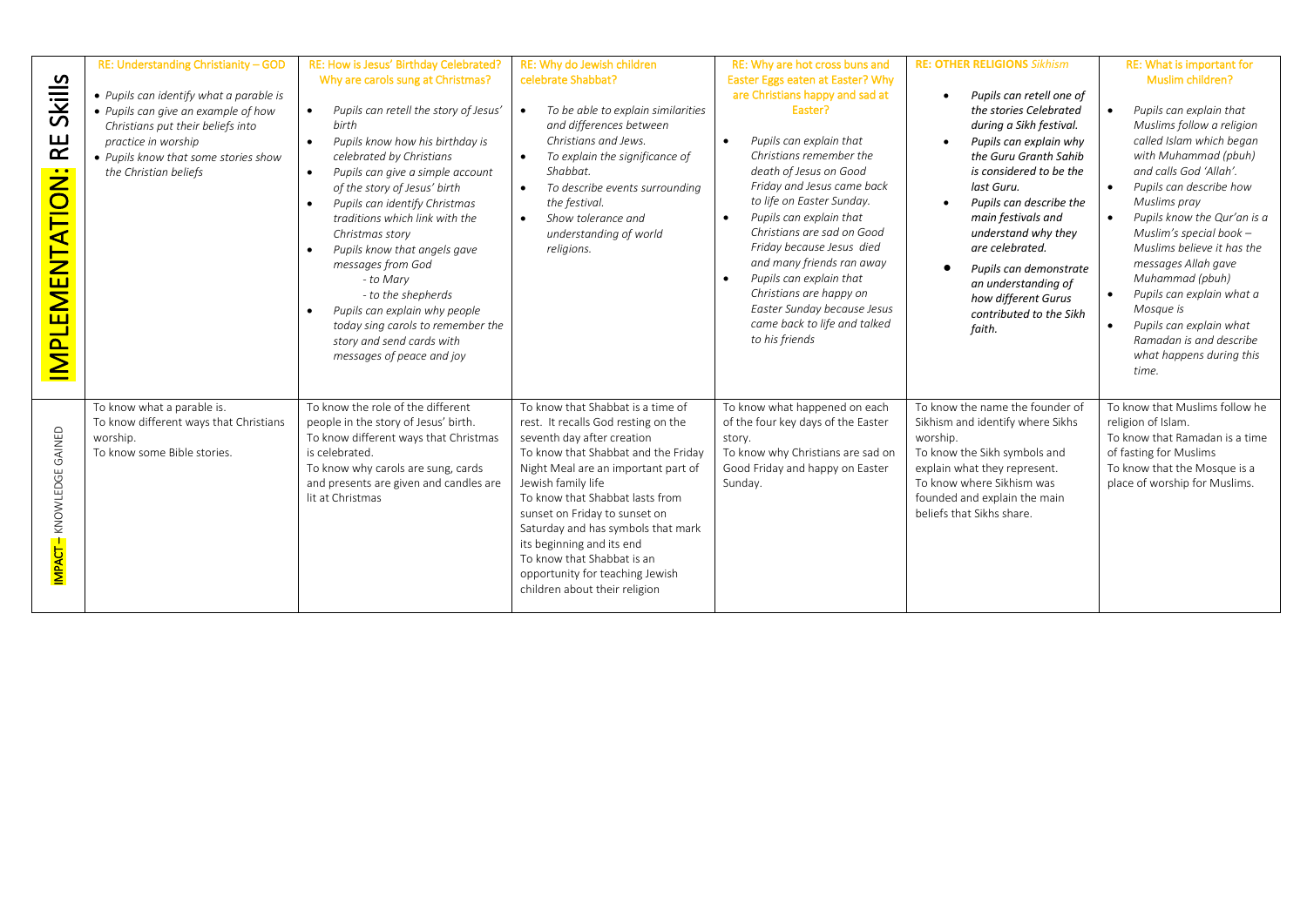|                                                     | <b>Y1</b>                                                                                                                                                                                                                                                                                                                                                                                                                                                                                                                                     | Y1                                                                                                                                                                                                                                                                                                                                                                                                                                                                                                                                                                                                                          | Y1                                                                                                                                                                                                                                                                                                                                                                                                                                                                                                                                                                                                                                                                                                                                                                                                                                                                                                 | Y1                                                                                                                                                                                                                                                                                                                                                                                                                                                                                                                                                                                                    | Y1                                                                                                                                                                                                                                                                                                                                                                                                                                                                                                                                                                                                                                | Y1                                                                                                                                                                                                                                                                                                                                                                                                                                                                                                                                                                                                                         |
|-----------------------------------------------------|-----------------------------------------------------------------------------------------------------------------------------------------------------------------------------------------------------------------------------------------------------------------------------------------------------------------------------------------------------------------------------------------------------------------------------------------------------------------------------------------------------------------------------------------------|-----------------------------------------------------------------------------------------------------------------------------------------------------------------------------------------------------------------------------------------------------------------------------------------------------------------------------------------------------------------------------------------------------------------------------------------------------------------------------------------------------------------------------------------------------------------------------------------------------------------------------|----------------------------------------------------------------------------------------------------------------------------------------------------------------------------------------------------------------------------------------------------------------------------------------------------------------------------------------------------------------------------------------------------------------------------------------------------------------------------------------------------------------------------------------------------------------------------------------------------------------------------------------------------------------------------------------------------------------------------------------------------------------------------------------------------------------------------------------------------------------------------------------------------|-------------------------------------------------------------------------------------------------------------------------------------------------------------------------------------------------------------------------------------------------------------------------------------------------------------------------------------------------------------------------------------------------------------------------------------------------------------------------------------------------------------------------------------------------------------------------------------------------------|-----------------------------------------------------------------------------------------------------------------------------------------------------------------------------------------------------------------------------------------------------------------------------------------------------------------------------------------------------------------------------------------------------------------------------------------------------------------------------------------------------------------------------------------------------------------------------------------------------------------------------------|----------------------------------------------------------------------------------------------------------------------------------------------------------------------------------------------------------------------------------------------------------------------------------------------------------------------------------------------------------------------------------------------------------------------------------------------------------------------------------------------------------------------------------------------------------------------------------------------------------------------------|
| <b>Skills</b><br>usic<br>Σ<br><b>MPLEMENTATION:</b> | • Begin to understand that the<br>rhythm is a mixture of long and<br>short sounds that happen over<br>the pulse<br>• Listen to, copy and repeat a<br>simple rhythm or melody<br>Y <sub>2</sub><br>Improvise a simple rhythm<br>using different instruments<br>including the voice<br>Begin to describe a piece of<br>music using a developing<br>understanding of the<br>interrelated musical<br>dimensions<br>Use his/her voice expressively and<br>creatively by singing songs and<br>speaking chants and rhymes with<br>growing confidence | • Listen to music with sustained<br>concentration<br>• Find the pulse whilst listening to<br>music and using movement<br>Y2<br>Build an understanding of the<br>$\overline{\phantom{a}}$<br>pulse and internalise it when<br>listening to a piece of music<br>Understand that structure<br>$\omega$<br>describes how different<br>sections of music are ordered<br>Begin to describe a piece of<br>music using a developing<br>understanding of the<br>interrelated musical<br>dimensions<br>Use his/her voice expressively and<br>creatively by singing songs and<br>speaking chants and rhymes with<br>growing confidence | • Listen to music with sustained<br>concentration<br>• Find the pulse whilst listening to<br>music and using movement<br>• Begin to understand that the<br>rhythm is a mixture of long and<br>short sounds that happen over<br>the pulse<br>• Listen to, copy and repeat a<br>simple rhythm or melody<br><b>Y2</b><br>Listen with concentration and<br>understanding to a range of<br>high-quality live and recorded<br>music<br>Build an understanding of the<br>pulse and internalise it when<br>listening to a piece of music<br>Improvise a simple rhythm<br>using different instruments<br>including the voice<br>Understand that timbre<br>describes the character or<br>quality of a sound<br>Understand that texture<br>describes the layers within the<br>music<br>Begin to describe a piece of<br>music using a developing<br>understanding of the<br>interrelated musical<br>dimensions | • Listen to music with sustained<br>concentration<br><b>Y2</b><br>Listen with concentration and<br>understanding to a range of<br>high-quality live and recorded<br>music<br>Begin to recognise and explore<br>different musical styles<br>Begin to develop an<br>understanding of the history<br>and context of music<br>Understand that timbre<br>describes the character or<br>quality of a sound<br>Understand that texture<br>describes the layers within the<br>music<br>Begin to describe a piece of<br>music using a developing<br>understanding of the<br>interrelated musical<br>dimensions | • Begin to understand that the<br>rhythm is a mixture of long and<br>short sounds that happen over<br>the pulse<br>• Listen to, copy and repeat a<br>simple rhythm or melody<br><b>Y2</b><br>Improvise a simple rhythm<br>using different instruments<br>including the voice<br>Understand that structure<br>describes how different<br>sections of music are ordered<br>Begin to describe a piece of<br>music using a developing<br>understanding of the<br>interrelated musical<br>dimensions<br>Use his/her voice expressively and<br>creatively by singing songs and<br>speaking chants and rhymes with<br>growing confidence | • Begin to understand that the<br>rhythm is a mixture of long and<br>short sounds that happen over<br>the pulse<br>• Listen to, copy and repeat a<br>simple rhythm or melody<br>Y2<br>Improvise a simple rhythm<br>using different instruments<br>including the voice<br>Understand that structure<br>describes how different<br>sections of music are ordered<br>Begin to describe a piece of<br>music using a developing<br>understanding of the<br>interrelated musical<br>dimensions<br>Use his/her voice expressively and<br>creatively by singing songs and<br>speaking chants and rhymes with<br>growing confidence |
| IMPACT –<br>Knowledge                               | To know what a rhythm is.<br>To know that my voice is an<br>instrument<br>To know that music can make me<br>feel different emotions                                                                                                                                                                                                                                                                                                                                                                                                           | To know that music has different<br>styles<br>To know that my voice is an<br>instrument<br>To know the names of some<br>different musical instruments<br>To know that music can make me<br>feel different emotions                                                                                                                                                                                                                                                                                                                                                                                                          | To know what a rhythm is.<br>To know the names of some<br>different musical instruments<br>To know that music can make me<br>feel different emotions                                                                                                                                                                                                                                                                                                                                                                                                                                                                                                                                                                                                                                                                                                                                               | To know that music has different<br>styles<br>To know that music styles come<br>from around the world and from<br>different periods of time.<br>To know the names of some<br>different musical instruments                                                                                                                                                                                                                                                                                                                                                                                            | To know what a rhythm is.<br>To know that my voice is an<br>instrument<br>To know that music can make me<br>feel different emotions                                                                                                                                                                                                                                                                                                                                                                                                                                                                                               | To know what a rhythm is.<br>To know that my voice is an<br>instrument<br>To know that music can make me<br>feel different emotions                                                                                                                                                                                                                                                                                                                                                                                                                                                                                        |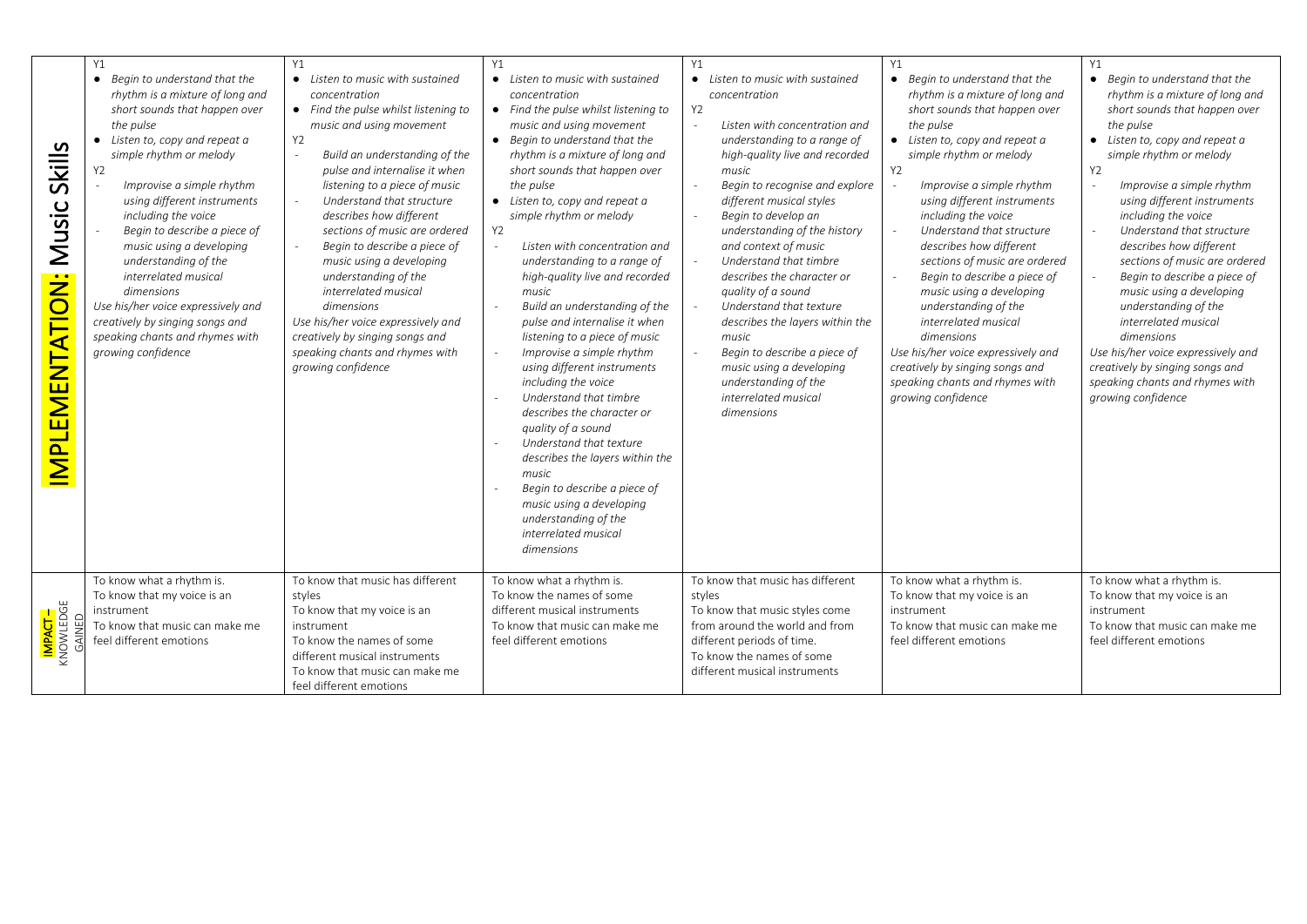|                                          | Y1                                                                                                                                                                                                                                                                                                                                                                                                                                                                                                                                                                                                                                                                                   | Y1                                                                                                                                                                                                                                                                                                                                                                                                                                                                                                                                                                                                                                                                     | Y1                                                                                                                                                                                                                                                                                                                                                                                                                                                                                                                                                                                                                                                                                                                                                                                                         | Y1                           |                                                                                                                                                                                                                                                                                                                                                                                                                                                                                                                                                                                                                                                                                                                                                                                                                                                                                                                                                                                                                                                                                                                                                                     |                        | Y1                                                                                                                                                                                                                                                                                                                                                                                                                                                                                                                                                                                                                                                                                                                                                                                                                                                                                                                                                                                                                                                                                                                                                                                 | $\bullet$                                                                                                                                   | Y1                                                                                                                                                                                                                                                                                                                                                                                                                                                                                                                                                                                                                                                                                                                                                                                                                                                                                                                                                                                                                                                                                                                                                                                                                                                                                                                                                      |
|------------------------------------------|--------------------------------------------------------------------------------------------------------------------------------------------------------------------------------------------------------------------------------------------------------------------------------------------------------------------------------------------------------------------------------------------------------------------------------------------------------------------------------------------------------------------------------------------------------------------------------------------------------------------------------------------------------------------------------------|------------------------------------------------------------------------------------------------------------------------------------------------------------------------------------------------------------------------------------------------------------------------------------------------------------------------------------------------------------------------------------------------------------------------------------------------------------------------------------------------------------------------------------------------------------------------------------------------------------------------------------------------------------------------|------------------------------------------------------------------------------------------------------------------------------------------------------------------------------------------------------------------------------------------------------------------------------------------------------------------------------------------------------------------------------------------------------------------------------------------------------------------------------------------------------------------------------------------------------------------------------------------------------------------------------------------------------------------------------------------------------------------------------------------------------------------------------------------------------------|------------------------------|---------------------------------------------------------------------------------------------------------------------------------------------------------------------------------------------------------------------------------------------------------------------------------------------------------------------------------------------------------------------------------------------------------------------------------------------------------------------------------------------------------------------------------------------------------------------------------------------------------------------------------------------------------------------------------------------------------------------------------------------------------------------------------------------------------------------------------------------------------------------------------------------------------------------------------------------------------------------------------------------------------------------------------------------------------------------------------------------------------------------------------------------------------------------|------------------------|------------------------------------------------------------------------------------------------------------------------------------------------------------------------------------------------------------------------------------------------------------------------------------------------------------------------------------------------------------------------------------------------------------------------------------------------------------------------------------------------------------------------------------------------------------------------------------------------------------------------------------------------------------------------------------------------------------------------------------------------------------------------------------------------------------------------------------------------------------------------------------------------------------------------------------------------------------------------------------------------------------------------------------------------------------------------------------------------------------------------------------------------------------------------------------|---------------------------------------------------------------------------------------------------------------------------------------------|---------------------------------------------------------------------------------------------------------------------------------------------------------------------------------------------------------------------------------------------------------------------------------------------------------------------------------------------------------------------------------------------------------------------------------------------------------------------------------------------------------------------------------------------------------------------------------------------------------------------------------------------------------------------------------------------------------------------------------------------------------------------------------------------------------------------------------------------------------------------------------------------------------------------------------------------------------------------------------------------------------------------------------------------------------------------------------------------------------------------------------------------------------------------------------------------------------------------------------------------------------------------------------------------------------------------------------------------------------|
| Skills<br>PSHEe<br><b>MPLEMENTATION:</b> | • I understand the rights and<br>responsibilities as a member of my<br>class<br>• I know my views are valued and can<br>contribute to the Learning Charter<br>• I can recognise the choices I make<br>and understand the consequences<br>Y2<br>• I can identify some of my hopes and<br>fears for this year<br>• I understand the rights and<br>responsibilities for being a member<br>of my class and school<br>• I can listen to other people and<br>contribute my own ideas about<br>rewards and consequences<br>• I understand how following the<br>Learning Charter will help me and<br>others learn<br>• I can recognise the choices I make<br>and understand the consequences | • I can tell you some ways I am<br>different from my friends<br>• I understand these differences make<br>us all special and unique<br>*I know some people I could talk to if I<br>was feeling unhappy or being bullied.<br>*I can tell you what bullying is.<br>Y2<br>• I can identify some ways in which<br>my friend is different from me<br>• I can tell you why I value this<br>difference about him/her<br>• I am starting to understand<br>that sometimes people make<br>assumptions about boys and<br>girls<br>• I understand that bullying is<br>sometimes about difference<br>I can recognise what is right<br>and wrong and know how to<br>look after myself | • I can set simple goals<br>• I can set a goal and work out<br>how to achieve it<br>• I understand how to work well<br>with a partner<br>• I can tackle a new challenge<br>and understand this might<br>stretch my learning<br>• I can identify obstacles which<br>make it more difficult to<br>achieve my new challenge and<br>can work out how to overcome<br>them<br>· I can tell you how I felt when I<br>succeeded in a new challenge<br>and how I celebrated it<br>Y <sub>2</sub><br>I can choose a realistic goal<br>and think about how to<br>achieve it<br>I carry on trying<br>(persevering) even when I<br>find things difficult<br>I can recognise who I work<br>well with and who it is<br>more difficult for me to<br>work with<br>• I can tell you some ways I<br>worked well with my group | $\bullet$<br>$\bullet$<br>Y2 | I understand the<br>difference between being<br>healthy and unhealthy,<br>and know some ways to<br>keep myself healthy<br>I know how to make<br>healthy lifestyle choices<br>I know how to keep<br>myself clean and healthy,<br>and understand how<br>germs cause<br>disease/illness I know<br>that all household<br>products including<br>medicines can be harmful<br>if not used properly<br>I understand that<br>medicines can help me if I<br>feel poorly and I know<br>how to use them safely<br>I know how to keep safe<br>when crossing the road,<br>and about people who<br>can help me to stay safe<br>I can tell you why I think<br>my body is amazing and<br>can identify some ways to<br>keep it safe and healthy<br>• I know what I need to keep<br>my body healthy<br>• I can show or tell you what<br>relaxed means and I know<br>some things that make me<br>feel relaxed and some that<br>make me feel stressed<br>• I understand how<br>medicines work in my body<br>and how important it is to<br>use them safely<br>• I can sort foods into the<br>correct food groups and<br>know which foods my body<br>needs every day to keep me<br>healthy | $\bullet$<br>$\bullet$ | I can identify the members of<br>my family and understand<br>that there are lots of<br>different types of families<br>I can identify what being a<br>good friend means to me<br>I know appropriate ways of<br>physical contact to greet my<br>friends and know which<br>ways I prefer<br>I know who can help me in<br>my school community<br>I can recognise my qualities<br>as person and a friend<br>I can tell you why I<br>appreciate someone who is<br>special to me<br>Y2<br>I can identify the roles and<br>responsibilities of each<br>member of my family and<br>can reflect on the<br>expectations for males and<br>females<br>I can identify and put into<br>practice some of the skills of<br>friendship eg. taking turns,<br>being a good listener<br>I know and can use some<br>strategies for keeping myself<br>safe online<br>I can explain how some of<br>the actions and work of<br>people around the world<br>help and influence my life<br>I understand how my needs<br>and rights are shared by<br>children around the world<br>and can identify how our<br>lives may be different.<br>• I know how to express my<br>appreciation to my friends and<br>family | $\bullet$<br>$\bullet$<br>$\bullet$<br>$\bullet$<br>$\bullet$<br>$\bullet$<br>$\bullet$<br>$\bullet$<br>$\bullet$<br>$\bullet$<br>$\bullet$ | I am starting to<br>understand the life cycles<br>of animals and humans<br>I can tell you some things<br>about me that have<br>changed and some things<br>about me that have<br>stayed the same<br>I can tell you how my body<br>has changed since I was a<br>baby<br>I can identify the parts of<br>the body that make boys<br>different to girls and can<br>use the correct names for<br>these: penis, testicles,<br>vagina, vulva, anus<br>I understand that every<br>time I learn something<br>new I change a little bit<br>I can tell you about<br>changes that have<br>happened in my life<br>Y2 I can recognise cycles<br>of life in nature<br>I can tell you about the<br>natural process of<br>growing from young to<br>old and understand that<br>this is not in my control<br>I can recognise how my<br>body has changed since I<br>was a baby and where I<br>am on the continuum<br>from young to old<br>I can recognise the<br>physical differences<br>between boys and girls,<br>use the correct names for<br>parts of the body (penis,<br>anus, testicles, vagina,<br>vulva) and appreciate that<br>some parts of my body are<br>private<br>I understand there are<br>different types of touch<br>and can tell you which<br>ones I like and don't like<br>I can identify what I am<br>looking forward to when I<br>move to my next class |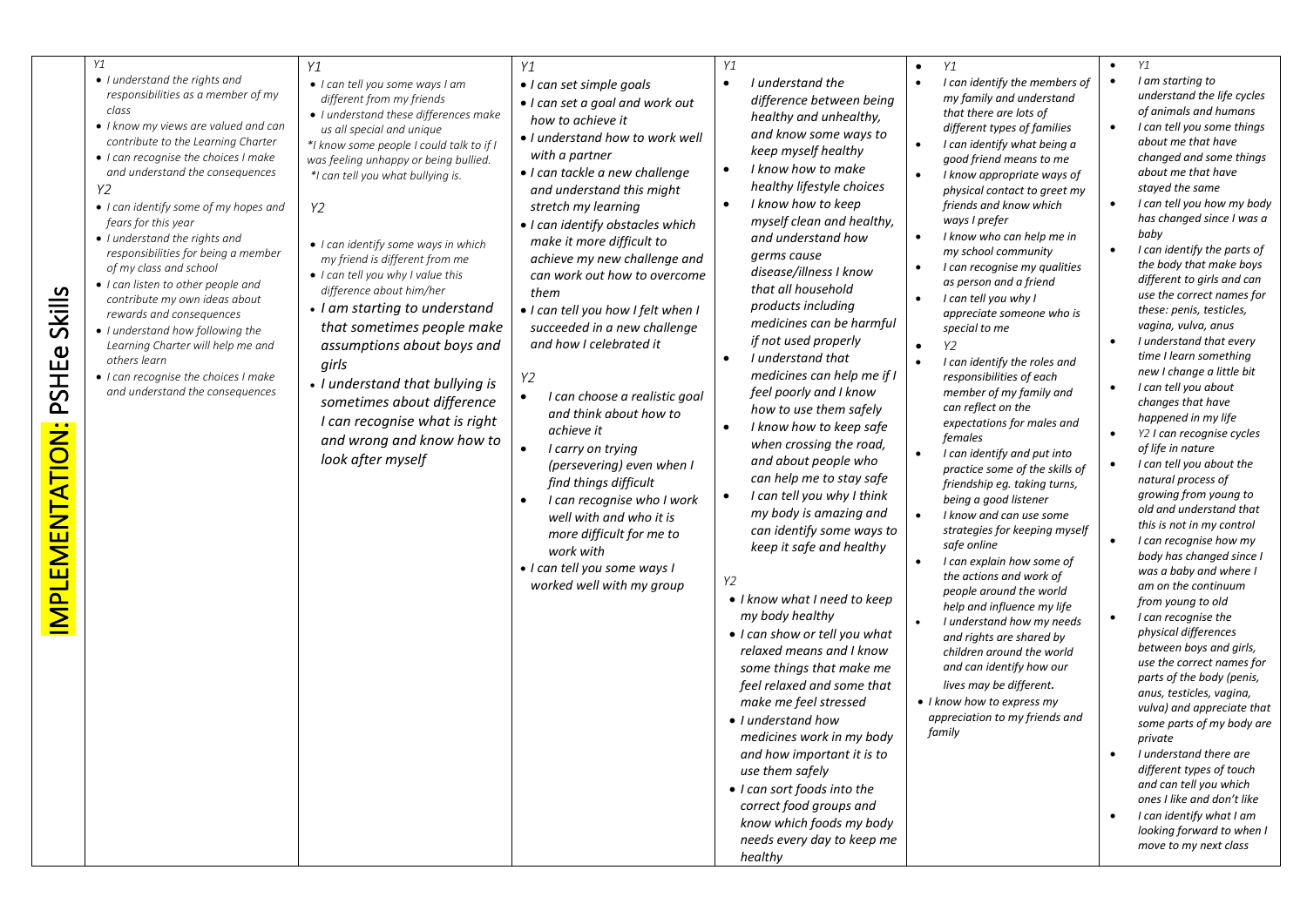|                                              |                                                                                                             |                                                                                                          |                                                                                             | • I can make some healthy<br>snacks and explain why<br>they are good for my body                                                                 |                                                                                                                                                                              | $\bullet$                                                                                                                        |
|----------------------------------------------|-------------------------------------------------------------------------------------------------------------|----------------------------------------------------------------------------------------------------------|---------------------------------------------------------------------------------------------|--------------------------------------------------------------------------------------------------------------------------------------------------|------------------------------------------------------------------------------------------------------------------------------------------------------------------------------|----------------------------------------------------------------------------------------------------------------------------------|
|                                              |                                                                                                             |                                                                                                          |                                                                                             |                                                                                                                                                  |                                                                                                                                                                              |                                                                                                                                  |
|                                              |                                                                                                             |                                                                                                          |                                                                                             |                                                                                                                                                  |                                                                                                                                                                              |                                                                                                                                  |
|                                              |                                                                                                             |                                                                                                          |                                                                                             |                                                                                                                                                  |                                                                                                                                                                              |                                                                                                                                  |
|                                              |                                                                                                             |                                                                                                          |                                                                                             |                                                                                                                                                  |                                                                                                                                                                              |                                                                                                                                  |
|                                              |                                                                                                             |                                                                                                          |                                                                                             |                                                                                                                                                  |                                                                                                                                                                              |                                                                                                                                  |
|                                              |                                                                                                             |                                                                                                          |                                                                                             |                                                                                                                                                  |                                                                                                                                                                              |                                                                                                                                  |
| <mark>impact –</mark><br>Knowledge<br>Gained | To know that the choices I make have<br>consequences.<br>To know that I have responsibilities at<br>school. | To know the ways that I am different<br>from my friends.<br>To know some things that make me<br>special. | To know what it feels like to succeed<br>at a challenge.<br>To know how to work as a group. | To know ways to keep my body<br>safe.<br>To know the things that keep my<br>body healthy<br>To know which foods help give me<br>a balanced diet. | To know and respect that families<br>come in all shapes and sizes<br>vocabulary that describes my<br>feelings.<br>To know a range of techniques for<br>sorting out problems. | To know the names of the body<br>parts that are different for boys<br>and girls.<br>To know that some body parts<br>are private. |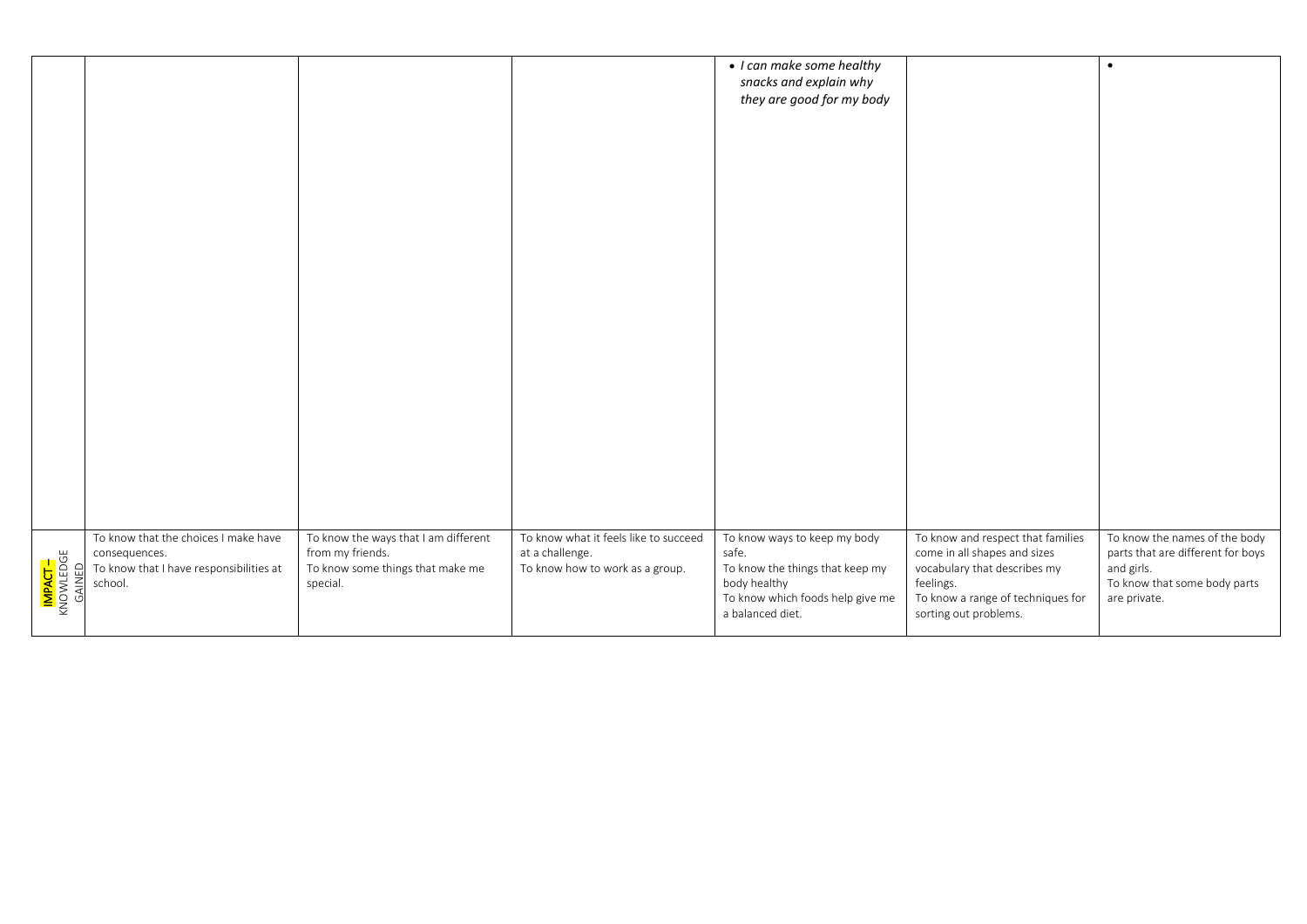|                                               | <b>Football skills</b>                                                                                                                                                                                                                                                                                                                                                                                                                                                                                                                                                                                                                                                                                                                                   | <b>Basketball skills</b>                                                                                                                                                                                                                                                                                                                                                                                                                                                                                                                                                              | <b>Gymnastics skills</b>                                                                                                                                                                                                                                                                                                                                                                                                                                                                                                                                                                                                                                                                                                                                   | <b>Tennis</b>                                                                                                                                                                                                                                                                                                                                                                                                                                                                                                                                                                                                                                                                                                                                                                 | <b>Athletics skills</b>                                                                                                                                                                                                                                                                                                                                                                                                                                                                                                                                                                                                                                                                                                                                                                   | <b>Striking and fielding skills</b>                                                                                                                                                                                                                                                                                                                                                                                                                                                                                                                                                    |
|-----------------------------------------------|----------------------------------------------------------------------------------------------------------------------------------------------------------------------------------------------------------------------------------------------------------------------------------------------------------------------------------------------------------------------------------------------------------------------------------------------------------------------------------------------------------------------------------------------------------------------------------------------------------------------------------------------------------------------------------------------------------------------------------------------------------|---------------------------------------------------------------------------------------------------------------------------------------------------------------------------------------------------------------------------------------------------------------------------------------------------------------------------------------------------------------------------------------------------------------------------------------------------------------------------------------------------------------------------------------------------------------------------------------|------------------------------------------------------------------------------------------------------------------------------------------------------------------------------------------------------------------------------------------------------------------------------------------------------------------------------------------------------------------------------------------------------------------------------------------------------------------------------------------------------------------------------------------------------------------------------------------------------------------------------------------------------------------------------------------------------------------------------------------------------------|-------------------------------------------------------------------------------------------------------------------------------------------------------------------------------------------------------------------------------------------------------------------------------------------------------------------------------------------------------------------------------------------------------------------------------------------------------------------------------------------------------------------------------------------------------------------------------------------------------------------------------------------------------------------------------------------------------------------------------------------------------------------------------|-------------------------------------------------------------------------------------------------------------------------------------------------------------------------------------------------------------------------------------------------------------------------------------------------------------------------------------------------------------------------------------------------------------------------------------------------------------------------------------------------------------------------------------------------------------------------------------------------------------------------------------------------------------------------------------------------------------------------------------------------------------------------------------------|----------------------------------------------------------------------------------------------------------------------------------------------------------------------------------------------------------------------------------------------------------------------------------------------------------------------------------------------------------------------------------------------------------------------------------------------------------------------------------------------------------------------------------------------------------------------------------------|
|                                               | Y <sub>1</sub>                                                                                                                                                                                                                                                                                                                                                                                                                                                                                                                                                                                                                                                                                                                                           |                                                                                                                                                                                                                                                                                                                                                                                                                                                                                                                                                                                       |                                                                                                                                                                                                                                                                                                                                                                                                                                                                                                                                                                                                                                                                                                                                                            | Y <sub>1</sub>                                                                                                                                                                                                                                                                                                                                                                                                                                                                                                                                                                                                                                                                                                                                                                | Y <sub>1</sub>                                                                                                                                                                                                                                                                                                                                                                                                                                                                                                                                                                                                                                                                                                                                                                            |                                                                                                                                                                                                                                                                                                                                                                                                                                                                                                                                                                                        |
| Skills<br>巴<br><b>MPLEMENTATION:</b>          | • To develop basic ball control being<br>able to stop and start when asked to.<br>Understanding words like control and<br>dribble, developing individual ideas<br>what part of the foot can we use?<br>• I can make a short pass using<br>accuracy to a partner to understand<br>what we need to do if distance<br>changes<br>• To understand words like control and<br>how to use different parts of our feet<br>to move the ball to explore change of<br>direction and changes of speed being<br>able to start and stop in control.<br>• Explore a range of different passes<br>using a varied distance looking at<br>both a ground pass and a chipped<br>pass using accuracy, to understand<br>what may happen in a game if we<br>don't use accuracy. | • To get a basic understanding of how<br>we can move a basketball by<br>dribbling it. Using the correct<br>technique to make progress while<br>maintaining control.<br>• I can attempt three different<br>basketball passes which show control<br>and accuracy<br>· I understand how to keep a basketbal<br>in control while standing still and<br>dribbling and have begun to keep in<br>controlled while taking steps<br>forwards.<br>• I can confidently show three different<br>passes using control an accuracy and<br>understand which is best to use<br>depending on distance. | • To explore basic body movements<br>and look at different shapes and<br>numbers we can using our bodies.<br>And beginning to look at making<br>balances using a range of body<br>parts How can we maintain a<br>balance?<br>• To look at exploring ways of<br>traveling do we have to go<br>forwards? We can go under and<br>over looking at sliding crawling<br>jumping.<br>• Using our bodies to make shapes<br>and numbers, and looking at what<br>body parts we can use to maintain<br>a balance do we just have to use<br>one body part at a time?<br>• I can think independently about<br>how to travel across a piece<br>equipment and link my<br>movements to animals and<br>different emotions and seasons<br>making the links between feelings. | • I can confidently catch a bean<br>bag using correct technique. And<br>begin to look at catching a small<br>ball using the same technique.<br>• I can show understanding on how<br>to throw both underarm and<br>overarm and explain where and<br>why I would select that type of<br>throw and show consistency<br>throughout.<br>• I can show understanding and<br>technique when an object is<br>thrown in my direction. And<br>adapt my hands depending on<br>the size and height.<br>• I can show understanding when<br>throwing both over and under<br>arm using correct technique and<br>accuracy and being able to adjust<br>my throws depending on<br>distance. What throw do I use for<br>a short distance?<br>. What throw do I use to cover and<br>long distance? | • I can show technique with my<br>running and adapt depending on<br>distance.<br>• I can show technique while<br>throwing a javelin and identify<br>and measure my result. And start<br>to begin to look at how to<br>improve my own and others<br>performances<br>· I understand how to be safe while<br>carrying and throwing a javelin<br>being mindful of others in my<br>class.<br>Y <sub>2</sub><br>• I can identify in myself and others<br>what makes a good runner I can<br>show technique and<br>understanding on how to<br>improve my performance.<br>• Show technique while throwing a<br>javelin and identify what I need<br>to do improve performance.<br>· I understand how to be safe while<br>carrying and throwing a javelin<br>being mindful of others in my<br>class. | • I can recap technique for<br>catchina.<br>• I can safely hold a bat and<br>understand the swinging<br>motion.<br>• I can start to link other skills<br>previously learnt and put them<br>into practice.<br>• Confidently recap the catching<br>process.<br>• I can safely hold a bat and<br>understand the swinging<br>motion.<br>• I can start to link other skills<br>previously learnt and put them<br>into practice.<br>• I can begin to make links about<br>my batting and being strategic<br>on the shots played. Throwing<br>with accuracy aiming for the<br>target required. |
| <b>IMPACT -</b><br>KNOWLEDGE<br><b>GAINED</b> | To know different ways of<br>kicking/stopping a ball.<br>To know different ways of moving with<br>a ball.<br>To know when to change direction<br>when travelling with a ball.                                                                                                                                                                                                                                                                                                                                                                                                                                                                                                                                                                            | To know different ways of travelling<br>with a basketball.<br>To know different ways of passing a<br>basketball.<br>To know ways of keeping control of a<br>ball when still and moving.<br>To know which pass to use in different<br>scenarios.                                                                                                                                                                                                                                                                                                                                       | To know different movements and<br>balances using different body parts.<br>To know ways of travelling on and<br>around equipment.<br>To know which muscles help with<br>balancing.                                                                                                                                                                                                                                                                                                                                                                                                                                                                                                                                                                         | To know the difference between<br>over and under arm throws and<br>when to use each one.<br>To know a range of throwing and<br>catching techniques at a range of<br>distances.<br>To know techniques for catching<br>and throwing a range of heights.                                                                                                                                                                                                                                                                                                                                                                                                                                                                                                                         | To know that I need to change my<br>speed depending on how far I am<br>running.<br>To know techniques for throwing a<br>javelin.<br>To know safety rules around using<br>equipment.                                                                                                                                                                                                                                                                                                                                                                                                                                                                                                                                                                                                       | To know techniques for catching<br>balls of varying size.<br>To know that aiming carefully<br>will improve the accuracy of my<br>throwing.                                                                                                                                                                                                                                                                                                                                                                                                                                             |